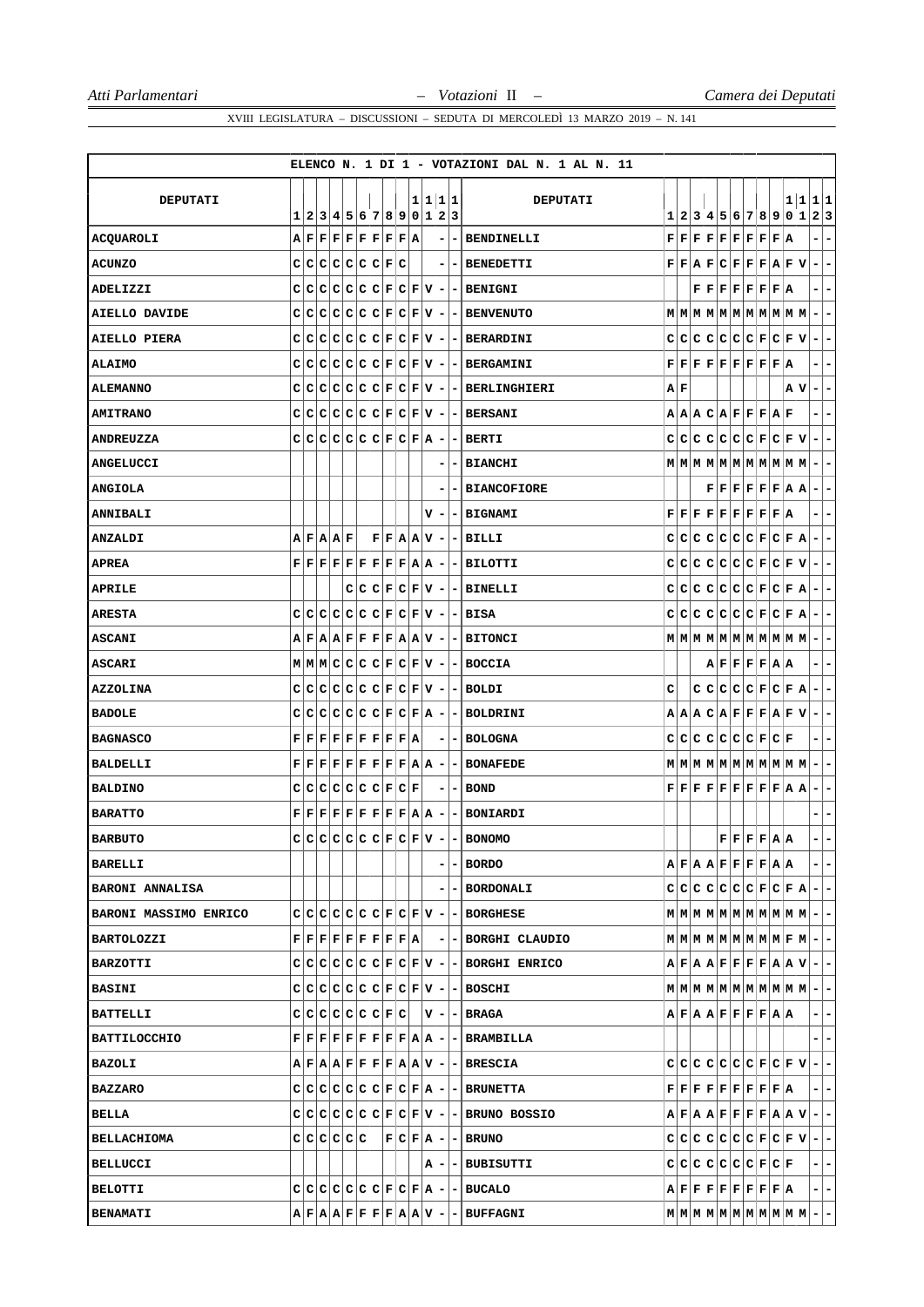|                   |                           |           |  |                                                                                                                                                                                                                      |         |         |                          |                          | ELENCO N. 1 DI 1 - VOTAZIONI DAL N. 1 AL N. 11                                                                                                                                                                                    |     |    |                                                |  |                                                                                                                                                                      |     |  |                                                                                                                                                                                                             |                          |                          |
|-------------------|---------------------------|-----------|--|----------------------------------------------------------------------------------------------------------------------------------------------------------------------------------------------------------------------|---------|---------|--------------------------|--------------------------|-----------------------------------------------------------------------------------------------------------------------------------------------------------------------------------------------------------------------------------|-----|----|------------------------------------------------|--|----------------------------------------------------------------------------------------------------------------------------------------------------------------------|-----|--|-------------------------------------------------------------------------------------------------------------------------------------------------------------------------------------------------------------|--------------------------|--------------------------|
| <b>DEPUTATI</b>   |                           |           |  |                                                                                                                                                                                                                      |         | 1 1 1 1 |                          |                          | <b>DEPUTATI</b>                                                                                                                                                                                                                   |     |    |                                                |  |                                                                                                                                                                      |     |  | 1 1                                                                                                                                                                                                         |                          | 1 1                      |
|                   | 1                         |           |  | 2 3 4 5 6 7 8 9 0 1 2 3                                                                                                                                                                                              |         |         |                          |                          |                                                                                                                                                                                                                                   |     |    |                                                |  |                                                                                                                                                                      |     |  | 1 2 3 4 5 6 7 8 9 0 1                                                                                                                                                                                       |                          | 2 3                      |
| <b>BUOMPANE</b>   |                           |           |  | $C C C C C C F C F V -$                                                                                                                                                                                              |         |         |                          | $\blacksquare$           | CATALDI                                                                                                                                                                                                                           |     |    |                                                |  | $C C C C C C F C F$                                                                                                                                                  |     |  | ١v                                                                                                                                                                                                          | $\blacksquare$           | -                        |
| <b>BURATTI</b>    |                           |           |  | $A \mid F \mid A \mid A \mid F \mid F \mid F \mid F \mid A \mid A \mid V \mid -$                                                                                                                                     |         |         |                          |                          | - CATTANEO                                                                                                                                                                                                                        |     |    |                                                |  | $\mathbf{F} \,   \, \mathbf{F} \,   \, \mathbf{F} \,   \, \mathbf{F} \,   \, \mathbf{F} \,   \, \mathbf{F} \,   \, \mathbf{F} \,   \, \mathbf{F} \,   \, \mathbf{A}$ |     |  |                                                                                                                                                                                                             |                          | -                        |
| <b>BUSINAROLO</b> |                           |           |  | $M$   M   M   M   M   M   M   M   M   M   V   -                                                                                                                                                                      |         |         |                          |                          | CATTOI MAURIZIO                                                                                                                                                                                                                   |     |    |                                                |  |                                                                                                                                                                      |     |  |                                                                                                                                                                                                             |                          | ۰                        |
| BUTTI             |                           |           |  | $A \,  F  \, F \,  F  \, F \,  F  \, F \,  F  \, A$                                                                                                                                                                  |         |         | $\overline{\phantom{a}}$ |                          | - CATTOI VANESSA                                                                                                                                                                                                                  |     |    |                                                |  |                                                                                                                                                                      |     |  | $C[C[C]C[C]C]F[C]F]A$                                                                                                                                                                                       | $\blacksquare$           | ۰                        |
| CABRAS            |                           |           |  | $C C C C C C F C F V -$                                                                                                                                                                                              |         |         |                          | н.                       | <b>CAVANDOLI</b>                                                                                                                                                                                                                  |     |    |                                                |  | $C[C[C]C[C]C[E]C]F$                                                                                                                                                  |     |  |                                                                                                                                                                                                             | -                        | -                        |
| CADEDDU           |                           |           |  | $C C C C C C F C F V -$                                                                                                                                                                                              |         |         |                          |                          | - CECCANTI                                                                                                                                                                                                                        |     |    |                                                |  |                                                                                                                                                                      |     |  | $A \,   \, \mathbf{F} \,   \, A \,   \, \mathbf{F} \,   \, \mathbf{F} \,   \, \mathbf{F} \,   \, \mathbf{F} \,   \, \mathbf{A} \,   \, \mathbf{A} \,   \, \mathbf{V}$                                       | $\overline{\phantom{a}}$ | -                        |
| <b>CAFFARATTO</b> |                           |           |  | $C C C C C C F C F A -$                                                                                                                                                                                              |         |         |                          | $\overline{\phantom{a}}$ | <b>CECCHETTI</b>                                                                                                                                                                                                                  |     |    |                                                |  | $C[C[C]C[C]C]F[C]F$                                                                                                                                                  |     |  |                                                                                                                                                                                                             | ۰.                       | ۰                        |
| <b>CAIATA</b>     |                           |           |  | $\mathbf{F} \,   \, \mathbf{F} \,   \, \mathbf{A} \,   \, \mathbf{F} \,   \, \mathbf{C} \,   \, \mathbf{F} \,   \, \mathbf{F} \,   \, \mathbf{F} \,   \, \mathbf{N} \,   \, \mathbf{F} \,   \, \mathbf{V} \,   \, -$ |         |         |                          | -                        | <b>CECCONI</b>                                                                                                                                                                                                                    |     |    |                                                |  |                                                                                                                                                                      |     |  | $C C C C C C F C F V$                                                                                                                                                                                       | $\blacksquare$           | $\overline{\phantom{a}}$ |
| CALABRIA          |                           |           |  |                                                                                                                                                                                                                      |         |         |                          |                          | <b>CENNI</b>                                                                                                                                                                                                                      |     |    |                                                |  |                                                                                                                                                                      |     |  | $A \,   \, \mathbf{F} \,   \, A \,   \, \mathbf{F} \,   \, \mathbf{F} \,   \, \mathbf{F} \,   \, \mathbf{F} \,   \, \mathbf{A} \,   \, \mathbf{A} \,   \, \mathbf{V}$                                       | Ξ.                       | ۰                        |
| CAMPANA           |                           |           |  |                                                                                                                                                                                                                      |         |         |                          |                          | <b>CENTEMERO</b>                                                                                                                                                                                                                  |     |    |                                                |  |                                                                                                                                                                      |     |  |                                                                                                                                                                                                             |                          | ۰                        |
| <b>CANCELLERI</b> | C                         |           |  | $C[C[C]C[C]F[C]F[V] -$                                                                                                                                                                                               |         |         |                          |                          | <b>CESTARI</b>                                                                                                                                                                                                                    | C I | c  |                                                |  |                                                                                                                                                                      |     |  | C C C C F C F A                                                                                                                                                                                             | ۰                        | ۰                        |
| <b>CANNATELLI</b> | ${\bf F} \,   \, {\bf F}$ |           |  | $\mathbf{F} \,   \, \mathbf{F} \,   \, \mathbf{F} \,   \, \mathbf{F} \,   \, \mathbf{F} \,   \, \mathbf{C}$                                                                                                          |         |         | -                        | ۰.                       | CHIAZZESE                                                                                                                                                                                                                         |     |    |                                                |  |                                                                                                                                                                      |     |  | $C C C C C C F C F V$                                                                                                                                                                                       | ÷.                       | -                        |
| CANNIZZARO        |                           |           |  |                                                                                                                                                                                                                      |         |         |                          |                          | <b>CIABURRO</b>                                                                                                                                                                                                                   |     |    |                                                |  |                                                                                                                                                                      |     |  | $A \,   \, \mathbf{F} \,   \, \mathbf{F} \,   \, \mathbf{F} \,   \, \mathbf{F} \,   \, \mathbf{F} \,   \, \mathbf{F} \,   \, \mathbf{F} \,   \, \mathbf{A} \,   \, \mathbf{A}$                              | $\blacksquare$           | $\overline{ }$           |
| CANTALAMESSA      | C                         |           |  | $ C C C C C F C F$                                                                                                                                                                                                   |         |         | -                        |                          | <b>CIAMPI</b>                                                                                                                                                                                                                     | AF  |    |                                                |  |                                                                                                                                                                      |     |  | $A$ $F$ $F$ $F$ $F$ $A$ $A$ $V$                                                                                                                                                                             | $\blacksquare$           | $\overline{\phantom{a}}$ |
| <b>CANTINI</b>    |                           |           |  | $A$ $F$ $A$ $A$ $F$ $F$ $F$ $F$ $A$ $A$                                                                                                                                                                              |         |         |                          |                          | CILLIS                                                                                                                                                                                                                            |     |    |                                                |  |                                                                                                                                                                      |     |  | $C C C C C C F C F V$                                                                                                                                                                                       | $\blacksquare$           | ۰                        |
| CANTONE CARLA     |                           |           |  | $A \,   \, \mathbf{F} \,   \, A \,   \, \mathbf{A} \,   \, \mathbf{F} \,   \, \mathbf{F} \,   \, \mathbf{F} \,   \, \mathbf{F} \,   \, A \,   \, \mathbf{A} \,   \, \mathbf{V} \,   \, -$                            |         |         |                          |                          | CIMINO                                                                                                                                                                                                                            |     |    |                                                |  |                                                                                                                                                                      |     |  | ${\tt F} {\tt V} $                                                                                                                                                                                          | $\overline{a}$           | $\overline{\phantom{a}}$ |
| CANTONE LUCIANO   |                           |           |  | $C C C C C C C F C F V $                                                                                                                                                                                             |         |         | $\overline{\phantom{a}}$ | ۰                        | CIPRINI                                                                                                                                                                                                                           |     |    |                                                |  | $C C C C C C C F C$                                                                                                                                                  |     |  | v                                                                                                                                                                                                           | $\blacksquare$           | $\overline{\phantom{a}}$ |
| CAON              |                           |           |  | $\mathbf{F} \,   \, \mathbf{F} \,   \, \mathbf{F} \,   \, \mathbf{F} \,   \, \mathbf{F} \,   \, \mathbf{F} \,   \, \mathbf{F} \,   \, \mathbf{A}$                                                                    |         |         |                          |                          | CIRIELLI                                                                                                                                                                                                                          |     |    |                                                |  |                                                                                                                                                                      |     |  |                                                                                                                                                                                                             | $\overline{\phantom{a}}$ | ۰                        |
| <b>CAPARVI</b>    |                           |           |  | $C C C C C C F C F$                                                                                                                                                                                                  |         |         |                          |                          | COIN                                                                                                                                                                                                                              |     |    |                                                |  |                                                                                                                                                                      |     |  | $C C C C C C F C F R$                                                                                                                                                                                       | ۰                        | -                        |
| CAPITANIO         | C                         | C C C C C |  |                                                                                                                                                                                                                      | F C F A |         | $\overline{\phantom{a}}$ | $\overline{\phantom{a}}$ | COLANINNO                                                                                                                                                                                                                         |     |    |                                                |  |                                                                                                                                                                      |     |  |                                                                                                                                                                                                             |                          | -                        |
| CAPPELLACCI       |                           |           |  | $\mathbf{F} \,   \, \mathbf{F} \,   \, \mathbf{F} \,   \, \mathbf{F} \,   \, \mathbf{F} \,   \, \mathbf{F} \,   \, \mathbf{F} \,   \, \mathbf{F} \,   \, \mathbf{A} \,   \, \mathbf{A} \,  $                         |         |         |                          |                          | COLLA                                                                                                                                                                                                                             | C.  | IС |                                                |  |                                                                                                                                                                      |     |  | C C C C F C F A                                                                                                                                                                                             | ۰.                       | -                        |
| CAPPELLANI        |                           |           |  | C C C C F C                                                                                                                                                                                                          |         |         |                          |                          | <b>COLLETTI</b>                                                                                                                                                                                                                   |     |    |                                                |  |                                                                                                                                                                      |     |  | $C C C C C C C F C F V$                                                                                                                                                                                     | $\blacksquare$           | $\overline{\phantom{a}}$ |
| CARABETTA         |                           |           |  |                                                                                                                                                                                                                      |         | F V     | $\overline{\phantom{a}}$ | - 1                      | COLMELLERE                                                                                                                                                                                                                        |     |    |                                                |  |                                                                                                                                                                      |     |  | $C C C C C C F C F R$                                                                                                                                                                                       |                          | $ -$                     |
| <b>CARBONARO</b>  | C l                       |           |  | C C C C C F C F                                                                                                                                                                                                      |         |         |                          | $\overline{\phantom{a}}$ | COLUCCI                                                                                                                                                                                                                           |     |    |                                                |  |                                                                                                                                                                      |     |  | $\mathbf{F} \mathbf{F} \mathbf{F} \mathbf{F} \mathbf{F} \mathbf{F} \mathbf{F} \mathbf{F} \mathbf{F} \mathbf{A} \mathbf{A}$                                                                                  | ÷.                       | $\overline{\phantom{a}}$ |
| CARDINALE         |                           |           |  | ${\bf A}   {\bf F}   {\bf A}   {\bf A}   {\bf F}   {\bf F}   {\bf F}   {\bf F}   {\bf A}   {\bf A}  $                                                                                                                |         |         |                          |                          | COMAROLI                                                                                                                                                                                                                          |     |    |                                                |  |                                                                                                                                                                      |     |  | $c c c c c c c F c F A $                                                                                                                                                                                    |                          |                          |
| <b>CARE'</b>      |                           |           |  |                                                                                                                                                                                                                      |         |         |                          |                          | $A F A A F F F F A A V - - COMENCINI $                                                                                                                                                                                            |     |    |                                                |  |                                                                                                                                                                      |     |  | $C C C C C C F C F A - -$                                                                                                                                                                                   |                          |                          |
| CARELLI           |                           |           |  |                                                                                                                                                                                                                      |         |         |                          |                          | $V - - $ COMINARDI                                                                                                                                                                                                                |     |    |                                                |  |                                                                                                                                                                      |     |  | $\mathbf{M} \mathbf{M} \mathbf{M} \mathbf{M} \mathbf{M} \mathbf{M} \mathbf{M} \mathbf{M} \mathbf{M} \mathbf{M} \mathbf{M} \mathbf{N} $                                                                      |                          |                          |
| <b>CARETTA</b>    |                           |           |  |                                                                                                                                                                                                                      |         |         |                          |                          | $A \,   \, \mathbf{F} \,   \, \mathbf{F} \,   \, \mathbf{F} \,   \, \mathbf{F} \,   \, \mathbf{F} \,   \, \mathbf{F} \,   \, \mathbf{F} \,   \, \mathbf{A} \,   \, \mathbf{A} \,   \, - \,   \, - \,   \, \text{CONTE}$           |     |    |                                                |  |                                                                                                                                                                      |     |  | $\mathbf{C} \mathbf{A} \mathbf{F} \mathbf{F} \mathbf{F} \mathbf{A} \mathbf{F} \mathbf{V} \mathbf{-} $                                                                                                       |                          |                          |
| <b>CARFAGNA</b>   |                           |           |  |                                                                                                                                                                                                                      |         |         |                          |                          | $M M M M M M M M M M M M $ - - CORDA                                                                                                                                                                                              |     |    |                                                |  |                                                                                                                                                                      |     |  |                                                                                                                                                                                                             |                          |                          |
| CARINELLI         |                           |           |  |                                                                                                                                                                                                                      |         |         |                          |                          | $C C C C C C F C F V - - CORNELL$                                                                                                                                                                                                 |     |    |                                                |  |                                                                                                                                                                      |     |  | $C C C C C C F C F V - -$                                                                                                                                                                                   |                          |                          |
| <b>CARNEVALI</b>  |                           |           |  |                                                                                                                                                                                                                      |         |         |                          |                          | $A F A A F F F F A A V -$ CORTELAZZO                                                                                                                                                                                              |     |    |                                                |  |                                                                                                                                                                      |     |  | $\mathbf{F} \,   \, \mathbf{F} \,   \, \mathbf{F} \,   \, \mathbf{F} \,   \, \mathbf{F} \,   \, \mathbf{F} \,   \, \mathbf{F} \,   \, \mathbf{F} \,   \, \mathbf{A} \,   \, \mathbf{A} \,   \, - \,   \, -$ |                          |                          |
| CARRARA           |                           |           |  |                                                                                                                                                                                                                      |         |         |                          |                          | - - COSTA                                                                                                                                                                                                                         |     |    | ${\bf F} \,   \, {\bf F} \,   \, {\bf F} \,  $ |  |                                                                                                                                                                      | F F |  | $ {\bf A} {\bf V} $ – $ -$                                                                                                                                                                                  |                          |                          |
| CASA              |                           |           |  |                                                                                                                                                                                                                      |         |         |                          |                          | $c c c c c c F c F v - c c T $                                                                                                                                                                                                    |     |    |                                                |  |                                                                                                                                                                      |     |  | $C C C C C C F C F V - -$                                                                                                                                                                                   |                          |                          |
| <b>CASCIELLO</b>  |                           |           |  |                                                                                                                                                                                                                      |         |         |                          |                          | $\mathbf{F} \,   \, \mathbf{F} \,   \, \mathbf{F} \,   \, \mathbf{F} \,   \, \mathbf{F} \,   \, \mathbf{F} \,   \, \mathbf{F} \,   \, \mathbf{F} \,   \, \mathbf{A} \,   \, \mathbf{V} \,   \, - \,   \, - \,   \, \text{COVOLD}$ |     |    |                                                |  |                                                                                                                                                                      |     |  | $C C C C C C F C F M - -$                                                                                                                                                                                   |                          |                          |
| <b>CASINO</b>     |                           |           |  |                                                                                                                                                                                                                      |         |         |                          |                          | $- - $ CRIPPA ANDREA                                                                                                                                                                                                              |     |    | C C C                                          |  |                                                                                                                                                                      |     |  | $ C C C F C F A -$                                                                                                                                                                                          |                          |                          |
| CASO              |                           | C C C C C |  |                                                                                                                                                                                                                      |         |         |                          |                          | $ C F C F V $ - $ C$ RIPPA DAVIDE                                                                                                                                                                                                 |     |    |                                                |  |                                                                                                                                                                      |     |  | $\texttt{M} \texttt{M} \texttt{M} \texttt{M} \texttt{M} \texttt{M} \texttt{M} \texttt{M} \texttt{M} \texttt{M} - - $                                                                                        |                          |                          |
| CASSESE           |                           |           |  | $C C C C C C F C F . \label{eq:2}$                                                                                                                                                                                   |         |         |                          |                          | $ - - $ $CRISTINA$                                                                                                                                                                                                                |     |    |                                                |  |                                                                                                                                                                      |     |  |                                                                                                                                                                                                             |                          | $-1-$                    |
| CASSINELLI        |                           |           |  |                                                                                                                                                                                                                      |         |         |                          |                          | $\mathbf{F} \,   \, \mathbf{F} \,   \, \mathbf{F} \,   \, \mathbf{F} \,   \, \mathbf{F} \,   \, \mathbf{F} \,   \, \mathbf{F} \,   \, \mathbf{F} \,   \, \mathbf{A} \,   \, \mathbf{A} \,   -   -   \, \text{CRTTELLI}$           |     |    |                                                |  |                                                                                                                                                                      |     |  | $\mathbf{A} \mid \mathbf{F} \mid \mathbf{A} \mid \mathbf{A} \mid \mathbf{F} \mid \mathbf{F} \mid \mathbf{F} \mid \mathbf{F} \mid \mathbf{A} \mid \mathbf{A} \mid \mathbf{V} \mid - \mid -$                  |                          |                          |
| CASTELLI          |                           |           |  |                                                                                                                                                                                                                      |         |         |                          |                          |                                                                                                                                                                                                                                   |     |    |                                                |  | F F F F                                                                                                                                                              |     |  |                                                                                                                                                                                                             | $ \mathbf{v} - $ – $ $   |                          |
| <b>CASTIELLO</b>  |                           |           |  |                                                                                                                                                                                                                      |         |         |                          |                          | CUBEDDU                                                                                                                                                                                                                           |     |    |                                                |  |                                                                                                                                                                      |     |  |                                                                                                                                                                                                             |                          |                          |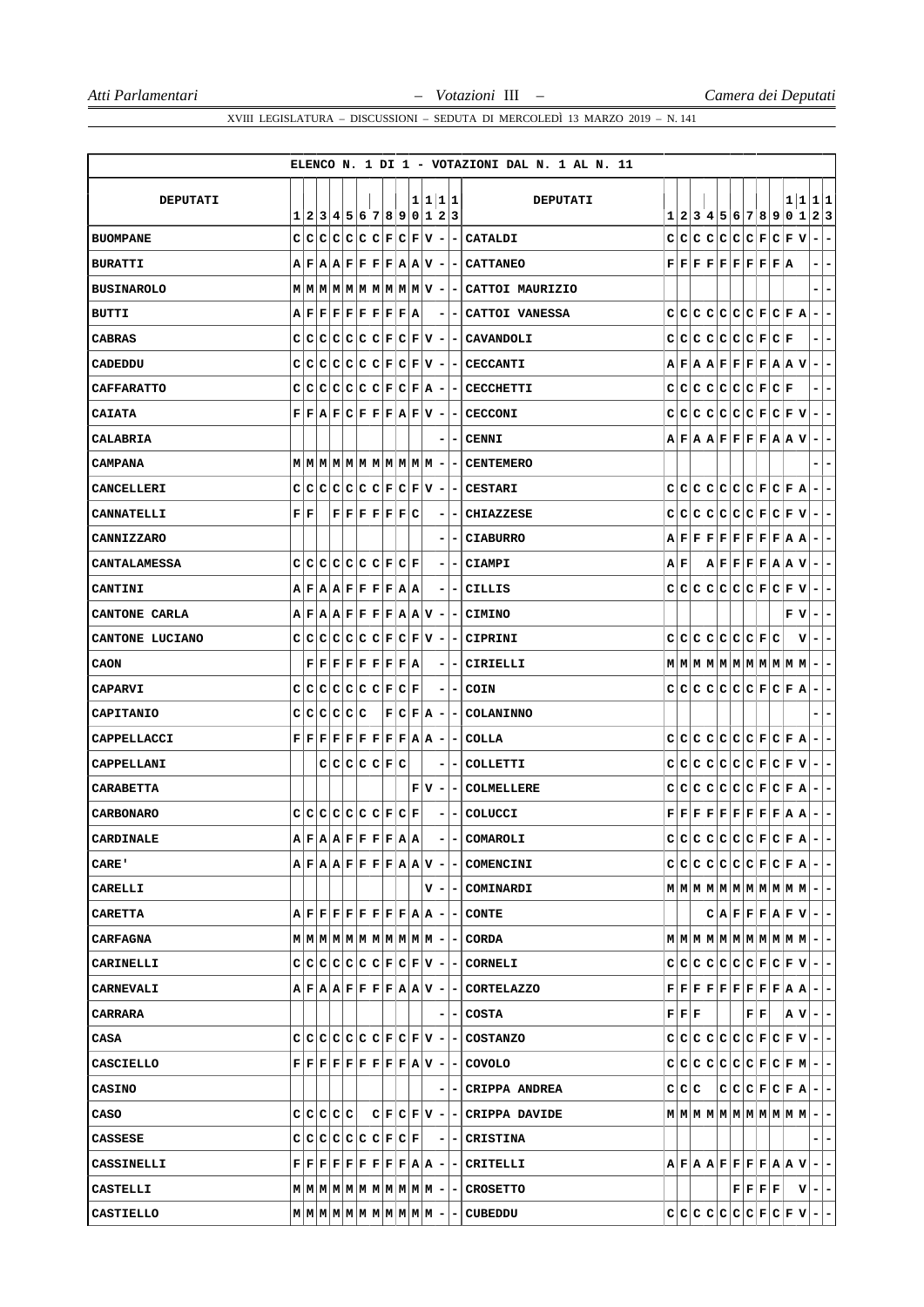|                        |                                                                                                                                                                              |  |  |  |                                                        |  |  |         | ELENCO N. 1 DI 1 - VOTAZIONI DAL N. 1 AL N. 11                                                                                                                                                                                       |  |           |                                                                                                                                                                                                                                                                                                                                                                                |  |           |                    |                          |
|------------------------|------------------------------------------------------------------------------------------------------------------------------------------------------------------------------|--|--|--|--------------------------------------------------------|--|--|---------|--------------------------------------------------------------------------------------------------------------------------------------------------------------------------------------------------------------------------------------|--|-----------|--------------------------------------------------------------------------------------------------------------------------------------------------------------------------------------------------------------------------------------------------------------------------------------------------------------------------------------------------------------------------------|--|-----------|--------------------|--------------------------|
| <b>DEPUTATI</b>        | 1 2 3 4 5 6 7 8 9 0 1 2 3                                                                                                                                                    |  |  |  |                                                        |  |  | 1 1 1 1 | <b>DEPUTATI</b>                                                                                                                                                                                                                      |  |           | 1 2 3 4 5 6 7 8 9 0 1 2 3                                                                                                                                                                                                                                                                                                                                                      |  | 1 1 1 1   |                    |                          |
| CUNIAL                 |                                                                                                                                                                              |  |  |  |                                                        |  |  |         | $C C C C C C F C F V - - DI$ Maio Luigi                                                                                                                                                                                              |  |           | $\mathbf{M} \mid \mathbf{M} \mid \mathbf{M} \mid \mathbf{M} \mid \mathbf{M} \mid \mathbf{M} \mid \mathbf{M} \mid \mathbf{M} \mid \mathbf{M} \mid \mathbf{M} \mid - \mid -$                                                                                                                                                                                                     |  |           |                    |                          |
| <b>CURRO'</b>          |                                                                                                                                                                              |  |  |  |                                                        |  |  |         | $C C C F C F V - - DI$ MAIO MARCO                                                                                                                                                                                                    |  | A F A A F |                                                                                                                                                                                                                                                                                                                                                                                |  | F F A A V | $-1-$              |                          |
| <b>DADONE</b>          |                                                                                                                                                                              |  |  |  |                                                        |  |  |         | $M M M M M M M M M M M M $ --DI MURO                                                                                                                                                                                                 |  |           | $C C C C C C F C F$                                                                                                                                                                                                                                                                                                                                                            |  |           |                    | $ -$                     |
| DAGA                   |                                                                                                                                                                              |  |  |  |                                                        |  |  |         | $M M M M M M M M M M M $ --DI SAN MARTINO LORENZATO                                                                                                                                                                                  |  |           |                                                                                                                                                                                                                                                                                                                                                                                |  |           |                    | $\overline{\phantom{a}}$ |
| DAL MORO               | A F A A F F F F A                                                                                                                                                            |  |  |  |                                                        |  |  |         | $- - DI$ SARNO                                                                                                                                                                                                                       |  |           | $C[C[C]C[C]C[E]C]F[V]$                                                                                                                                                                                                                                                                                                                                                         |  |           | $ - -$             |                          |
| <b>D'ALESSANDRO</b>    | $A$ $F$ $A$ $A$ $F$ $F$ $F$ $F$ $A$ $A$                                                                                                                                      |  |  |  |                                                        |  |  |         | V - - DI STASIO                                                                                                                                                                                                                      |  |           | $C C C C C C F C F V - -$                                                                                                                                                                                                                                                                                                                                                      |  |           |                    |                          |
| DALL'OSSO              | $\mathbf{F} \,   \, \mathbf{F} \,   \, \mathbf{F} \,   \, \mathbf{F} \,   \, \mathbf{F} \,   \, \mathbf{F} \,   \, \mathbf{F} \,   \, \mathbf{F} \,   \, \mathbf{F} \,   \,$ |  |  |  |                                                        |  |  |         | V - - DI STEFANO                                                                                                                                                                                                                     |  |           |                                                                                                                                                                                                                                                                                                                                                                                |  |           |                    |                          |
| D'AMBROSIO             |                                                                                                                                                                              |  |  |  |                                                        |  |  |         | $C C C C C C F A F V - -$ DIENI                                                                                                                                                                                                      |  |           |                                                                                                                                                                                                                                                                                                                                                                                |  |           | $M$   -   -        |                          |
| DARA                   |                                                                                                                                                                              |  |  |  |                                                        |  |  |         | $C C C C C C F C F A - - D'INCA' $                                                                                                                                                                                                   |  |           | $M/M C C C C F C F V -$                                                                                                                                                                                                                                                                                                                                                        |  |           |                    |                          |
| D'ARRANDO              | C C C                                                                                                                                                                        |  |  |  |                                                        |  |  |         | $F V - - D $ IPPOLITO                                                                                                                                                                                                                |  |           | $C C C C C C F C F V - -$                                                                                                                                                                                                                                                                                                                                                      |  |           |                    |                          |
| <b>D'ATTIS</b>         |                                                                                                                                                                              |  |  |  |                                                        |  |  |         | $\mathbf{F} \,   \, \mathbf{F} \,   \, \mathbf{F} \,   \, \mathbf{F} \,   \, \mathbf{F} \,   \, \mathbf{F} \,   \, \mathbf{F} \,   \, \mathbf{F} \,   \, \mathbf{A} \,   \, \mathbf{A} \,   \, \mathbf{-} \,   \, \mathbf{-}$ DONINA |  |           | $C[C[C]C[C]C]F[C]F[A]$                                                                                                                                                                                                                                                                                                                                                         |  |           |                    | $-1-$                    |
| DE ANGELIS             |                                                                                                                                                                              |  |  |  |                                                        |  |  |         | $C C C C C C F C F A - - DONNO$                                                                                                                                                                                                      |  |           | $C C C C C C C F C F V $                                                                                                                                                                                                                                                                                                                                                       |  |           | $\blacksquare$     | $\overline{ }$           |
| DE CARLO LUCA          | A F F F F F                                                                                                                                                                  |  |  |  | F F A                                                  |  |  |         | - - DONZELLI                                                                                                                                                                                                                         |  |           | $A F F F F F F F F A $                                                                                                                                                                                                                                                                                                                                                         |  |           |                    | $- -$                    |
| DE CARLO SABRINA       |                                                                                                                                                                              |  |  |  |                                                        |  |  |         | $C C C C C C F C F V - - DORI $                                                                                                                                                                                                      |  |           | $C C C C C C F C F V - -$                                                                                                                                                                                                                                                                                                                                                      |  |           |                    |                          |
| DE FILIPPO             |                                                                                                                                                                              |  |  |  |                                                        |  |  |         | $A$ $F$ $A$ $A$ $F$ $F$ $F$ $F$ $A$ $A$ $V$ $  D'ORSO$                                                                                                                                                                               |  |           | $C C C C C C C F C F V $                                                                                                                                                                                                                                                                                                                                                       |  |           | $ -$               |                          |
| DE GIORGI              |                                                                                                                                                                              |  |  |  |                                                        |  |  |         | $C C C C C C F C F V - -$ DURIGON                                                                                                                                                                                                    |  |           |                                                                                                                                                                                                                                                                                                                                                                                |  |           |                    |                          |
| DE GIROLAMO            | $C C C C C C F C F V -$                                                                                                                                                      |  |  |  |                                                        |  |  |         | – I אטים                                                                                                                                                                                                                             |  |           | $\mathbf{M} \mid \mathbf{M} \mid \mathbf{M} \mid \mathbf{M} \mid \mathbf{M} \mid \mathbf{M} \mid \mathbf{M} \mid \mathbf{M} \mid \mathbf{M} \mid \mathbf{V} \mid - \mid -$                                                                                                                                                                                                     |  |           |                    |                          |
| DE LORENZIS            |                                                                                                                                                                              |  |  |  |                                                        |  |  |         | $-$   EHM                                                                                                                                                                                                                            |  |           | $C C C C C C C F C F V $                                                                                                                                                                                                                                                                                                                                                       |  |           | $-1-$              |                          |
| DE LORENZO             |                                                                                                                                                                              |  |  |  |                                                        |  |  |         | $C C C C C C F C F V - -$ EMILIOZZI                                                                                                                                                                                                  |  |           | $C C C C C F C F V - -$                                                                                                                                                                                                                                                                                                                                                        |  |           |                    |                          |
| DE LUCA                |                                                                                                                                                                              |  |  |  |                                                        |  |  |         | $A F A A F F F F A A V - - EPIFANI$                                                                                                                                                                                                  |  |           | $A  A  C  A  F  F  F  A  F  V  -   -$                                                                                                                                                                                                                                                                                                                                          |  |           |                    |                          |
| DE MARIA               | $A$ $F$ $A$ $A$ $F$ $F$ $F$ $F$ $A$ $A$                                                                                                                                      |  |  |  |                                                        |  |  |         | <b>- ERMELLINO</b>                                                                                                                                                                                                                   |  |           | $C[C[C]C[C]C[E]E]F$                                                                                                                                                                                                                                                                                                                                                            |  |           |                    | $-1-$                    |
| DE MARTINI             | $C C C C C C F C F A -$                                                                                                                                                      |  |  |  |                                                        |  |  |         | <b>- FANTINATI</b>                                                                                                                                                                                                                   |  |           |                                                                                                                                                                                                                                                                                                                                                                                |  |           |                    |                          |
| DE MENECH              | $A F A A F F F F A A$                                                                                                                                                        |  |  |  |                                                        |  |  |         | $- - $ FANTUZ                                                                                                                                                                                                                        |  |           | $C C C C C C F C F A - -$                                                                                                                                                                                                                                                                                                                                                      |  |           |                    |                          |
| DE MICHELI             | $A$ $F$ $A$ $A$ $F$ $F$ $F$ $F$ $A$ $A$                                                                                                                                      |  |  |  |                                                        |  |  |         | $- - $ FARO                                                                                                                                                                                                                          |  |           | $C C C C C C F C F V - -$                                                                                                                                                                                                                                                                                                                                                      |  |           |                    |                          |
| DE TOMA                | $c c c c c c c F c F v -$                                                                                                                                                    |  |  |  |                                                        |  |  |         | $-$ FASANO                                                                                                                                                                                                                           |  |           | $\mathbf{F} \,   \, \mathbf{F} \,   \, \mathbf{F} \,   \, \mathbf{F} \,   \, \mathbf{F} \,   \, \mathbf{F} \,   \, \mathbf{F} \,   \, \mathbf{F} \,   \, \mathbf{A} \,   \,$                                                                                                                                                                                                   |  |           |                    |                          |
| <b>DEIANA</b>          |                                                                                                                                                                              |  |  |  |                                                        |  |  |         | $C C C C C C F C F V -$ FASCINA                                                                                                                                                                                                      |  |           | $\mathbf{F} \,   \, \mathbf{F} \,   \, \mathbf{F} \,   \, \mathbf{F} \,   \, \mathbf{F} \,   \, \mathbf{F} \,   \, \mathbf{F} \,   \, \mathbf{F} \,   \, \mathbf{A} \,  $                                                                                                                                                                                                      |  |           |                    | -1-                      |
| <b>DEIDDA</b>          | $\mathtt{A} \mathtt{F} \mathtt{F} \mathtt{F} \mathtt{F} \mathtt{F} \mathtt{F} \mathtt{F} \mathtt{A} $                                                                        |  |  |  |                                                        |  |  |         | - - FASSINA                                                                                                                                                                                                                          |  |           | A   A   B   C   A   F   F   F   A   F                                                                                                                                                                                                                                                                                                                                          |  |           |                    | -1-                      |
| DEL BARBA              |                                                                                                                                                                              |  |  |  | $ {\bf A} $ ${\bf F} {\bf F} {\bf F} {\bf F} {\bf A} $ |  |  |         | $- - FASSINO$                                                                                                                                                                                                                        |  | F A A     | F F F A                                                                                                                                                                                                                                                                                                                                                                        |  |           |                    | -1-                      |
| DEL BASSO DE CARO      |                                                                                                                                                                              |  |  |  |                                                        |  |  |         | V - - FATUZZO                                                                                                                                                                                                                        |  |           | $\mathbf{F} \,   \, \mathbf{F} \,   \, \mathbf{F} \,   \, \mathbf{F} \,   \, \mathbf{F} \,   \, \mathbf{F} \,   \, \mathbf{F} \,   \, \mathbf{F} \,   \, \mathbf{A} \,   \, \mathbf{V} \,   \, - \,   \, - \,$                                                                                                                                                                 |  |           |                    |                          |
| DEL GROSSO             |                                                                                                                                                                              |  |  |  |                                                        |  |  |         | $C C C C C C F C F V - -$ FEDERICO                                                                                                                                                                                                   |  |           | $C C C C C C F C F V - -$                                                                                                                                                                                                                                                                                                                                                      |  |           |                    |                          |
| DEL MONACO             |                                                                                                                                                                              |  |  |  |                                                        |  |  |         | $F V - $ - FERRAIOLI                                                                                                                                                                                                                 |  |           | $\mathbf{F} \,   \, \mathbf{F} \,   \, \mathbf{F} \,   \, \mathbf{F} \,   \, \mathbf{F} \,   \, \mathbf{F} \,   \, \mathbf{F} \,   \, \mathbf{F} \,   \, \mathbf{F}$                                                                                                                                                                                                           |  |           | $ \mathbf{A} - - $ |                          |
| DEL RE                 |                                                                                                                                                                              |  |  |  |                                                        |  |  |         |                                                                                                                                                                                                                                      |  |           |                                                                                                                                                                                                                                                                                                                                                                                |  |           |                    |                          |
| DEL SESTO              |                                                                                                                                                                              |  |  |  |                                                        |  |  |         | $C C C C C C F C F V - - FERRARI $                                                                                                                                                                                                   |  |           | $C C C C C C F C F A - -$                                                                                                                                                                                                                                                                                                                                                      |  |           |                    |                          |
| <b>DELLA FRERA</b>     |                                                                                                                                                                              |  |  |  |                                                        |  |  |         | $- - $ FERRI                                                                                                                                                                                                                         |  |           | $A \,   \, \mathbf{F} \,   \, \mathbf{A} \,   \, \mathbf{A} \,   \, \mathbf{F} \,   \, \mathbf{F} \,   \, \mathbf{F} \,   \, \mathbf{F} \,   \, \mathbf{A} \,   \, \mathbf{A} \,   \, \mathbf{V} \,   \, - \,   \, - \,  $                                                                                                                                                     |  |           |                    |                          |
| DELMASTRO DELLE VEDOVE |                                                                                                                                                                              |  |  |  |                                                        |  |  |         |                                                                                                                                                                                                                                      |  |           | $\mathbf{A} \mid \mathbf{F} \mid \mathbf{F} \mid \mathbf{F} \mid \mathbf{F} \mid \mathbf{F} \mid \mathbf{F} \mid \mathbf{F} \mid \mathbf{A} \mid \mathbf{A} \mid - \mid -$                                                                                                                                                                                                     |  |           |                    |                          |
| DELRIO                 |                                                                                                                                                                              |  |  |  |                                                        |  |  |         |                                                                                                                                                                                                                                      |  |           |                                                                                                                                                                                                                                                                                                                                                                                |  |           |                    | $-1-$                    |
| <b>D'ERAMO</b>         |                                                                                                                                                                              |  |  |  |                                                        |  |  |         | $C C C C C C F C F A - - FICARA$                                                                                                                                                                                                     |  |           | $C C C C C C F C F V - -$                                                                                                                                                                                                                                                                                                                                                      |  |           |                    |                          |
| ETTORE                 |                                                                                                                                                                              |  |  |  |                                                        |  |  |         | $ A V $ - $ $ - $ $ FIDANZA                                                                                                                                                                                                          |  |           | $\mathbf{F} \,   \, \mathbf{F} \,   \, \mathbf{F} \,   \, \mathbf{F} \,   \, \mathbf{F} \,   \, \mathbf{F} \,   \, \mathbf{F} \,   \, \mathbf{A} \,   \, \mathbf{A} \,   \, - \,   \, -$                                                                                                                                                                                       |  |           |                    |                          |
| DI GIORGI              |                                                                                                                                                                              |  |  |  |                                                        |  |  |         | $A F A A F F F F A A V - - FIORAMONTI$                                                                                                                                                                                               |  |           | $\textbf{M} \hspace{0.05cm} \hspace{0.05cm} \textbf{M} \hspace{0.05cm} \hspace{0.05cm} \textbf{M} \hspace{0.05cm} \hspace{0.05cm} \textbf{M} \hspace{0.05cm} \hspace{0.05cm} \textbf{M} \hspace{0.05cm} \hspace{0.05cm} \textbf{M} \hspace{0.05cm} \hspace{0.05cm} \textbf{M} \hspace{0.05cm} \hspace{0.05cm} \textbf{M} \hspace{0.05cm} \hspace{0.05cm} - \hspace{0.05cm}  -$ |  |           |                    |                          |
| DI LAURO               |                                                                                                                                                                              |  |  |  |                                                        |  |  |         | $C C C C C C F C F V - - FIORINI$                                                                                                                                                                                                    |  |           |                                                                                                                                                                                                                                                                                                                                                                                |  |           |                    | -1-                      |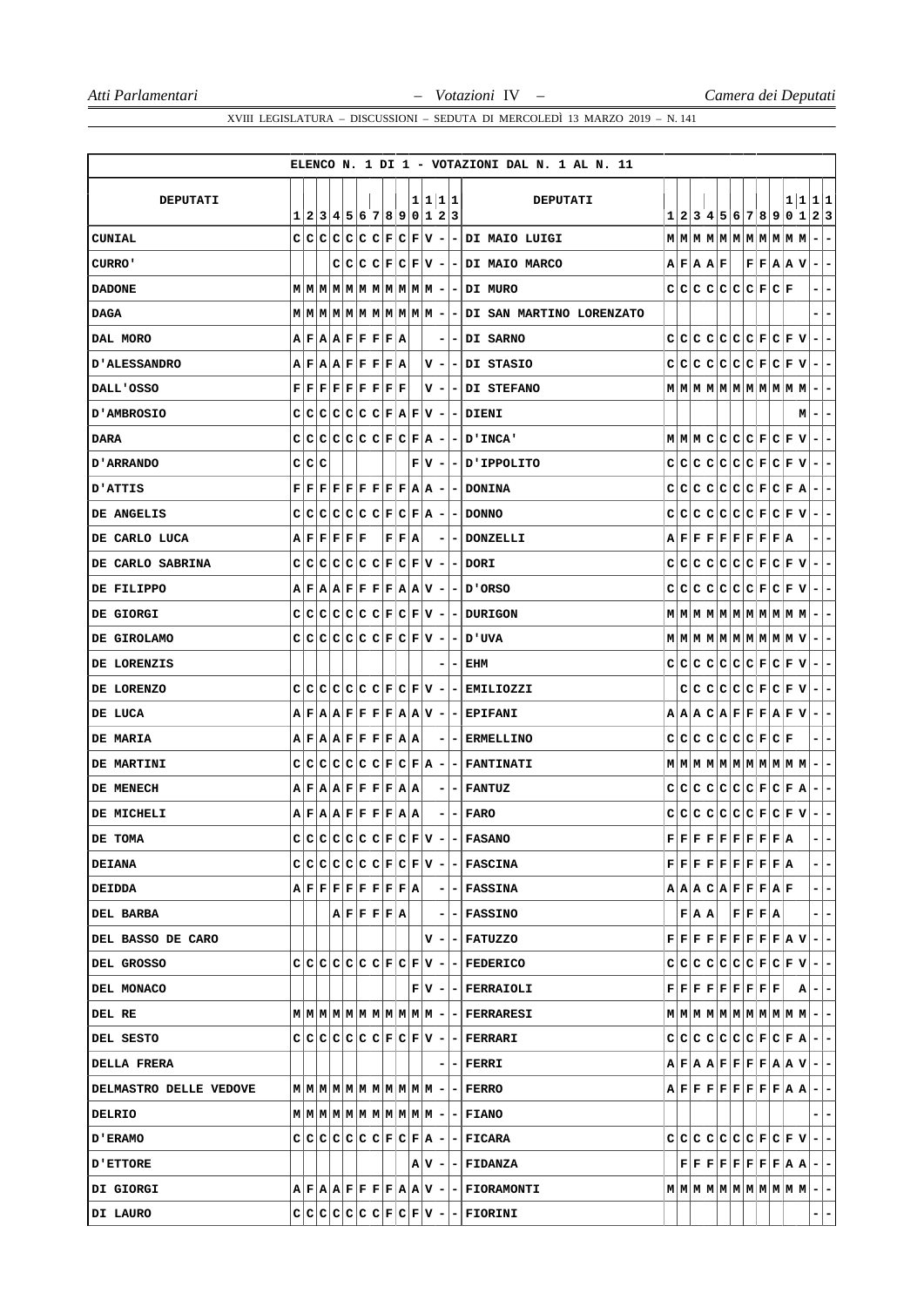|                     |                                                                                                                                                                                              |  |  |                                |  |    |                          |     | ELENCO N. 1 DI 1 - VOTAZIONI DAL N. 1 AL N. 11                                                                                                                                                                                    |     |  |                                                                                                                                                                      |           |   |                                                                                                                                                                                                                            |                          |                          |
|---------------------|----------------------------------------------------------------------------------------------------------------------------------------------------------------------------------------------|--|--|--------------------------------|--|----|--------------------------|-----|-----------------------------------------------------------------------------------------------------------------------------------------------------------------------------------------------------------------------------------|-----|--|----------------------------------------------------------------------------------------------------------------------------------------------------------------------|-----------|---|----------------------------------------------------------------------------------------------------------------------------------------------------------------------------------------------------------------------------|--------------------------|--------------------------|
| <b>DEPUTATI</b>     |                                                                                                                                                                                              |  |  |                                |  |    | 1 1 1 1                  |     | <b>DEPUTATI</b>                                                                                                                                                                                                                   |     |  |                                                                                                                                                                      |           |   | 1 1 1 1                                                                                                                                                                                                                    |                          |                          |
|                     | 1                                                                                                                                                                                            |  |  | 2 3 4 5 6 7 8 9 0 1 2 3        |  |    |                          |     |                                                                                                                                                                                                                                   |     |  |                                                                                                                                                                      |           |   | 1 2 3 4 5 6 7 8 9 0 1                                                                                                                                                                                                      | 2 3                      |                          |
| FITZGERALD NISSOLI  | $\mathbf{F} \,   \, \mathbf{F} \,   \, \mathbf{F} \,   \, \mathbf{F} \,   \, \mathbf{F} \,   \, \mathbf{F} \,   \, \mathbf{F} \,   \, \mathbf{F} \,   \, \mathbf{A}$                         |  |  |                                |  |    |                          | -   | <b>GERMANA'</b>                                                                                                                                                                                                                   |     |  |                                                                                                                                                                      |           |   |                                                                                                                                                                                                                            |                          | -                        |
| <b>FLATI</b>        | C C C                                                                                                                                                                                        |  |  | $C C C F C F V $ -             |  |    |                          |     | - GIACCONE                                                                                                                                                                                                                        |     |  |                                                                                                                                                                      |           |   |                                                                                                                                                                                                                            |                          | ۰                        |
| <b>FOGLIANI</b>     | $C C C C C C F C F A - -1$                                                                                                                                                                   |  |  |                                |  |    |                          |     | <b>GIACHETTI</b>                                                                                                                                                                                                                  |     |  |                                                                                                                                                                      |           |   | $A \,   \, \mathbf{F} \,   \, A \,   \, \mathbf{F} \,   \, \mathbf{F} \,   \, \mathbf{F} \,   \, \mathbf{F} \,   \, \mathbf{F} \,   \, A \,   \, \mathbf{V}$                                                               | $-1-$                    |                          |
| FONTANA GREGORIO    |                                                                                                                                                                                              |  |  |                                |  |    |                          |     | - GIACOMELLI                                                                                                                                                                                                                      |     |  |                                                                                                                                                                      |           |   | $A \,   \, \mathbf{F} \,   \, A \,   \, \mathbf{F} \,   \, \mathbf{F} \,   \, \mathbf{F} \,   \, \mathbf{F} \,   \, A \,   \, \mathbf{A} \,   \, \mathbf{V}$                                                               | ÷.                       | -                        |
| FONTANA ILARIA      | C C                                                                                                                                                                                          |  |  |                                |  | v١ | $\overline{\phantom{a}}$ |     | <b>GIACOMETTI</b>                                                                                                                                                                                                                 |     |  | $C C C C C C F C F A$                                                                                                                                                |           |   |                                                                                                                                                                                                                            | ۰.                       | ۰                        |
| FONTANA LORENZO     |                                                                                                                                                                                              |  |  |                                |  |    |                          |     | <b>- GIACOMETTO</b>                                                                                                                                                                                                               |     |  | ${\bf F}[{\bf F}[{\bf F}] {\bf F}[{\bf F}] {\bf F}[{\bf F}] {\bf F}[{\bf F}] {\bf A}$                                                                                |           |   |                                                                                                                                                                                                                            |                          | ۰                        |
| FORCINITI           | C.                                                                                                                                                                                           |  |  | $C[C[C]C[C]F[C]F[V] -$         |  |    |                          |     | <b>GIACOMONI</b>                                                                                                                                                                                                                  |     |  | $\mathbf{F} \,   \, \mathbf{F} \,   \, \mathbf{F} \,   \, \mathbf{F} \,   \, \mathbf{F} \,   \, \mathbf{F} \,   \, \mathbf{F} \,   \, \mathbf{F} \,   \, \mathbf{A}$ |           |   |                                                                                                                                                                                                                            |                          | ۰                        |
| FORMENTINI          | $C C C C C C F C F A -$                                                                                                                                                                      |  |  |                                |  |    |                          |     | - GIANNONE                                                                                                                                                                                                                        |     |  | $C C C C C C C F C F V$                                                                                                                                              |           |   |                                                                                                                                                                                                                            | $\blacksquare$           | ۰                        |
| <b>FORNARO</b>      | $A A B C A F F F A F V -$                                                                                                                                                                    |  |  |                                |  |    |                          |     | - GIARRIZZO                                                                                                                                                                                                                       |     |  |                                                                                                                                                                      |           |   | $C C C C C C C F C F V $                                                                                                                                                                                                   | $\blacksquare$           | $\overline{\phantom{a}}$ |
| FOSCOLO             | C                                                                                                                                                                                            |  |  | C C C C C F C F A              |  |    | $\overline{\phantom{a}}$ |     | GIGLIO VIGNA                                                                                                                                                                                                                      |     |  | C C C C C C F                                                                                                                                                        |           | F | ΙA.                                                                                                                                                                                                                        | $\overline{\phantom{a}}$ | ۰                        |
| FOTI                | $\mathtt{A} \mathtt{F} \mathtt{F} \mathtt{F} \mathtt{F} \mathtt{F} \mathtt{F} \mathtt{F} \mathtt{A}$                                                                                         |  |  |                                |  |    |                          | -   | <b>GIORDANO</b>                                                                                                                                                                                                                   |     |  |                                                                                                                                                                      | C F C F V |   |                                                                                                                                                                                                                            | ۰.                       | ۰                        |
| <b>FRACCARO</b>     | $M$   $M$   $M$   $M$   $M$   $M$   $M$   $M$   $M$   $M$   $-$                                                                                                                              |  |  |                                |  |    |                          |     | GIORGETTI                                                                                                                                                                                                                         |     |  |                                                                                                                                                                      |           |   |                                                                                                                                                                                                                            | $\blacksquare$           | $\overline{\phantom{a}}$ |
| <b>FRAGOMELI</b>    |                                                                                                                                                                                              |  |  |                                |  |    |                          |     | <b>GIORGIS</b>                                                                                                                                                                                                                    |     |  |                                                                                                                                                                      |           |   | $A$ $F$ $A$ $A$ $F$ $F$ $F$ $F$ $A$ $A$ $V$                                                                                                                                                                                | E.                       | $\overline{ }$           |
| FRAILIS             |                                                                                                                                                                                              |  |  |                                |  |    |                          | ۰   | <b>GIULIANO</b>                                                                                                                                                                                                                   |     |  | C C C C C C F C F V                                                                                                                                                  |           |   |                                                                                                                                                                                                                            | $\overline{\phantom{a}}$ | ۰                        |
| <b>FRANCESCHINI</b> | $A F A A F F F F A A$                                                                                                                                                                        |  |  |                                |  |    |                          |     | GIULIODORI                                                                                                                                                                                                                        |     |  |                                                                                                                                                                      |           |   | $C C C C C C F C F V $                                                                                                                                                                                                     | $\sim$                   | -                        |
| <b>FRASSINETTI</b>  | $A \,   \, {\bf F} \,   \, {\bf F} \,   \, {\bf F} \,   \, {\bf F} \,   \, {\bf F} \,   \, {\bf F} \,   \, {\bf F} \,   \, {\bf A} \,   \, {\bf A} \,  $                                     |  |  |                                |  |    | $\overline{\phantom{a}}$ | -   | <b>GOBBATO</b>                                                                                                                                                                                                                    |     |  |                                                                                                                                                                      |           |   | $C C C C C C F C F R$                                                                                                                                                                                                      | $-1-$                    |                          |
| <b>FRASSINI</b>     |                                                                                                                                                                                              |  |  | $C[C[C]C[C]C[F]C[F]\textbf{A}$ |  |    | ۰                        |     | <b>GOLINELLI</b>                                                                                                                                                                                                                  |     |  |                                                                                                                                                                      |           |   | $C C C C C C F C F A$                                                                                                                                                                                                      | $\overline{\phantom{a}}$ | -                        |
| <b>FRATE</b>        |                                                                                                                                                                                              |  |  |                                |  |    |                          |     | <b>GRANDE</b>                                                                                                                                                                                                                     |     |  |                                                                                                                                                                      |           |   |                                                                                                                                                                                                                            | $\overline{\phantom{a}}$ | -                        |
| <b>FRATOIANNI</b>   |                                                                                                                                                                                              |  |  |                                |  |    |                          |     | <b>GRIBAUDO</b>                                                                                                                                                                                                                   |     |  |                                                                                                                                                                      |           |   | $A \,  F  A  A  F  F  F  F  F  A  A  V$                                                                                                                                                                                    | $-1-$                    |                          |
| <b>FREGOLENT</b>    | $A$ $F$ $A$ $A$ $F$ $F$ $F$ $F$ $A$ $A$                                                                                                                                                      |  |  |                                |  |    | -                        |     | <b>GRILLO</b>                                                                                                                                                                                                                     |     |  |                                                                                                                                                                      |           |   |                                                                                                                                                                                                                            | ÷.                       | -                        |
| <b>FRUSONE</b>      |                                                                                                                                                                                              |  |  | $C C C C C C C F C F M -$      |  |    |                          |     | GRIMALDI                                                                                                                                                                                                                          |     |  | $C C C C C C C F C F V$                                                                                                                                              |           |   |                                                                                                                                                                                                                            | ÷.                       | -                        |
| <b>FURGIUELE</b>    | C C                                                                                                                                                                                          |  |  | C C C C C F C F A              |  |    | $\overline{\phantom{a}}$ | - 1 | GRIMOLDI                                                                                                                                                                                                                          |     |  |                                                                                                                                                                      |           |   |                                                                                                                                                                                                                            |                          |                          |
| FUSACCHIA           | $A \,   \, \mathbf{F} \,   \, A \,   \, \mathbf{F} \,   \, \mathbf{F} \,   \, \mathbf{F} \,   \, \mathbf{F} \,   \, \mathbf{F} \,   \, A \,   \, \mathbf{A} \,   \, \mathbf{V} \,   \, -$    |  |  |                                |  |    |                          | -   | <b>GRIPPA</b>                                                                                                                                                                                                                     |     |  |                                                                                                                                                                      |           |   | $C C C C C C C F C F V $                                                                                                                                                                                                   | $\overline{a}$           | $\overline{\phantom{a}}$ |
| <b>GADDA</b>        | $A F A A F F F F A A V $                                                                                                                                                                     |  |  |                                |  |    | $\overline{\phantom{a}}$ | -   | <b>GUBITOSA</b>                                                                                                                                                                                                                   |     |  |                                                                                                                                                                      |           |   | $C C C C C C F C F V$                                                                                                                                                                                                      | $\blacksquare$           | $\overline{\phantom{a}}$ |
| GAGLIARDI           | $\mathbf{F} \big  \mathbf{F} \big  \mathbf{F} \big  \mathbf{F} \big  \mathbf{F} \big  \mathbf{F} \big  \mathbf{F} \big  \mathbf{F} \big  \mathbf{F} \big  \mathbf{F} \big  \mathbf{A} \big $ |  |  |                                |  |    |                          |     | - GUERINI                                                                                                                                                                                                                         |     |  |                                                                                                                                                                      |           |   | $\mathbf{M} \left  \mathbf{M} \right  \mathbf{M} \left  \mathbf{M} \right  \mathbf{M} \left  \mathbf{M} \right  \mathbf{M} \left  \mathbf{M} \right  \mathbf{M} \left  \mathbf{M} \right  - \left  - \right $              |                          |                          |
| <b>GAGNARLI</b>     |                                                                                                                                                                                              |  |  |                                |  |    |                          |     | $C C C C C C F C F V - - GULDESL $                                                                                                                                                                                                |     |  |                                                                                                                                                                      |           |   |                                                                                                                                                                                                                            |                          |                          |
| <b>GALANTINO</b>    |                                                                                                                                                                                              |  |  |                                |  |    |                          |     | $C C C C C C F C F V - GUSMEROLI $                                                                                                                                                                                                |     |  |                                                                                                                                                                      |           |   | $C C C C C C F C F A - -$                                                                                                                                                                                                  |                          |                          |
| <b>GALIZIA</b>      |                                                                                                                                                                                              |  |  |                                |  |    |                          |     | $C C C C C C F C F V - -$ IANARO                                                                                                                                                                                                  |     |  |                                                                                                                                                                      |           |   | $C C C C C C F C F V - -$                                                                                                                                                                                                  |                          |                          |
| GALLI               |                                                                                                                                                                                              |  |  |                                |  |    |                          |     |                                                                                                                                                                                                                                   |     |  |                                                                                                                                                                      |           |   | $C C C C C C F C F A - -$                                                                                                                                                                                                  |                          |                          |
| <b>GALLINELLA</b>   |                                                                                                                                                                                              |  |  |                                |  |    |                          |     |                                                                                                                                                                                                                                   |     |  |                                                                                                                                                                      |           |   | $A \,   \, \mathbf{F} \,   \, A \,   \, \mathbf{F} \,   \, \mathbf{F} \,   \, \mathbf{F} \,   \, \mathbf{F} \,   \, \mathbf{F} \,   \, A \,   \, \mathbf{V} \,   \, - \,   \, -$                                           |                          |                          |
| GALLO               |                                                                                                                                                                                              |  |  |                                |  |    |                          |     | $C C C C C C F C F V - -$ INVERNIZZI                                                                                                                                                                                              |     |  |                                                                                                                                                                      |           |   | $\mathbf{M} \left  \mathbf{M} \right  \mathbf{M} \left  \mathbf{M} \right  \mathbf{M} \left  \mathbf{M} \right  \mathbf{M} \left  \mathbf{M} \right  \mathbf{M} \left  \mathbf{M} \right  - \left  - \right $              |                          |                          |
| <b>GARAVAGLIA</b>   |                                                                                                                                                                                              |  |  |                                |  |    |                          |     |                                                                                                                                                                                                                                   |     |  |                                                                                                                                                                      |           |   | $ F C F V -$                                                                                                                                                                                                               |                          |                          |
| GARIGLIO            |                                                                                                                                                                                              |  |  |                                |  |    |                          |     | $A F A A F F F F A A V - - IORIO $                                                                                                                                                                                                | C C |  |                                                                                                                                                                      |           |   |                                                                                                                                                                                                                            |                          |                          |
| <b>GASTALDI</b>     |                                                                                                                                                                                              |  |  |                                |  |    |                          |     | $C C C C C C F C F A - -$ [ IOVINO                                                                                                                                                                                                |     |  |                                                                                                                                                                      |           |   | $C C C C C C F C F V - -$                                                                                                                                                                                                  |                          |                          |
| GAVA                |                                                                                                                                                                                              |  |  |                                |  |    |                          |     |                                                                                                                                                                                                                                   |     |  |                                                                                                                                                                      |           |   |                                                                                                                                                                                                                            | $- -$                    |                          |
| <b>GEBHARD</b>      |                                                                                                                                                                                              |  |  |                                |  |    |                          |     | $A \mid F \mid A \mid A \mid F \mid F \mid F \mid F \mid A \mid \quad  M \mid - \mid - \mid L \mid ABBATE$                                                                                                                        |     |  | $C C C C C C C F C F $                                                                                                                                               |           |   |                                                                                                                                                                                                                            | $=$ $=$                  |                          |
| <b>GELMINI</b>      |                                                                                                                                                                                              |  |  |                                |  |    |                          |     |                                                                                                                                                                                                                                   |     |  |                                                                                                                                                                      |           |   | $\mathbf{F} \,   \, \mathbf{F} \,   \, \mathbf{F} \,   \, \mathbf{F} \,   \, \mathbf{F} \,   \, \mathbf{F} \,   \, \mathbf{F} \,   \, \mathbf{F} \,   \, \mathbf{A} \,   \, \mathbf{A} \,   \, - \,   \, - \,  $           |                          |                          |
| <b>GEMMATO</b>      |                                                                                                                                                                                              |  |  |                                |  |    |                          |     | $A \,   \, \mathbf{F} \,   \, \mathbf{F} \,   \, \mathbf{F} \,   \, \mathbf{F} \,   \, \mathbf{F} \,   \, \mathbf{F} \,   \, \mathbf{F} \,   \, \mathbf{A} \,   \, \mathbf{A} \,   \, \mathbf{-} \,   \, \mathbf{-} \,  $ LACARRA |     |  |                                                                                                                                                                      |           |   | $A \,   \, \mathbf{F} \,   \, \mathbf{A} \,   \, \mathbf{A} \,   \, \mathbf{F} \,   \, \mathbf{F} \,   \, \mathbf{F} \,   \, \mathbf{F} \,   \, \mathbf{A} \,   \, \mathbf{A} \,   \, \mathbf{V} \,   \, - \,   \, - \,  $ |                          |                          |
| GENTILONI SILVERI   | A F A                                                                                                                                                                                        |  |  |                                |  |    |                          |     | $ F F A A V - LAPIA$                                                                                                                                                                                                              |     |  |                                                                                                                                                                      |           |   | $c c c c c c c F c   v - c $                                                                                                                                                                                               |                          |                          |
| <b>GERARDI</b>      |                                                                                                                                                                                              |  |  |                                |  |    |                          |     | $C C C C C C F C F A - LATINI$                                                                                                                                                                                                    |     |  |                                                                                                                                                                      |           |   | $C C C C C F C F A - -$                                                                                                                                                                                                    |                          |                          |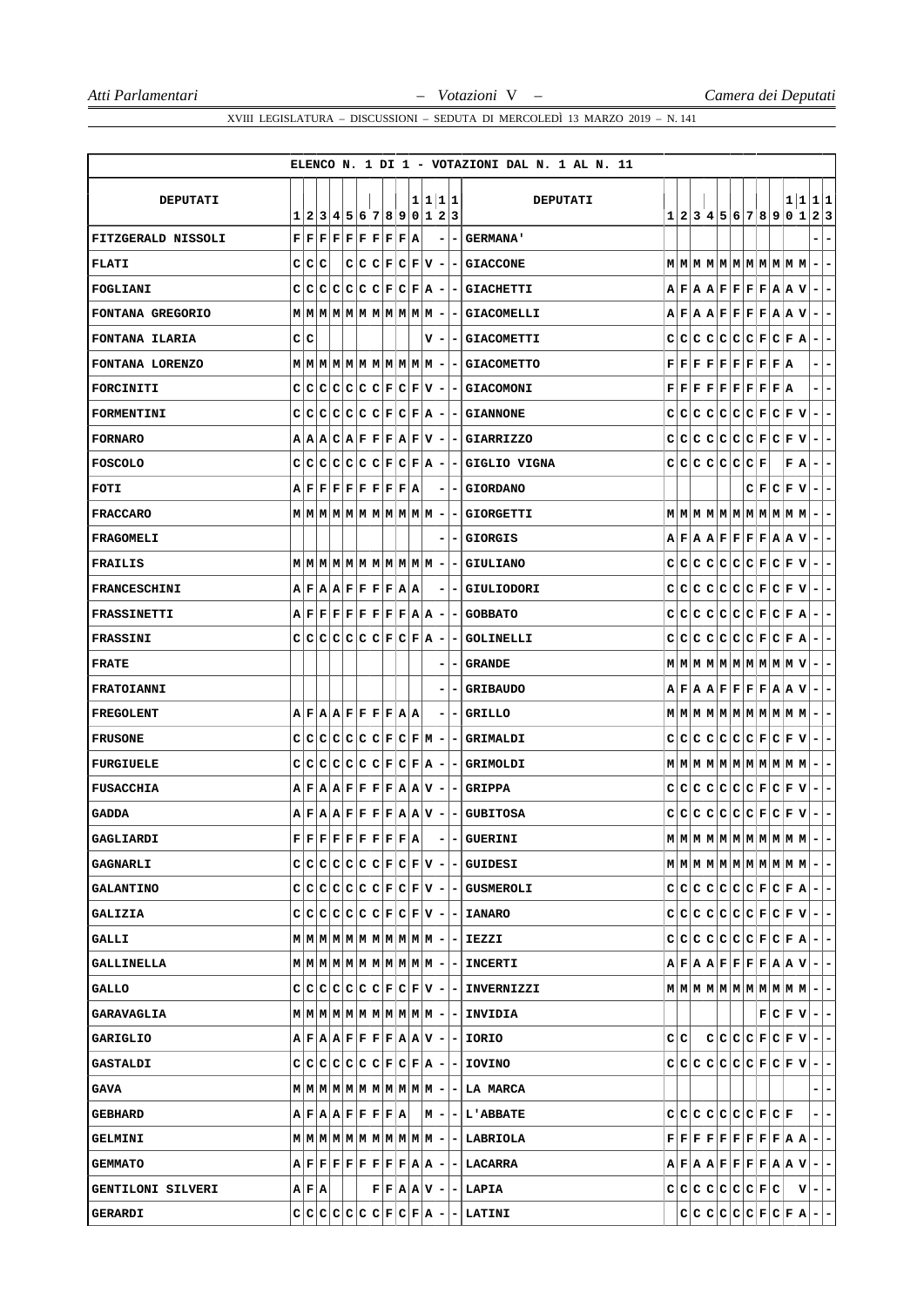|                      |       |             |  |                                                                                                                                                                                     |             |   |                          |         | ELENCO N. 1 DI 1 - VOTAZIONI DAL N. 1 AL N. 11         |  |  |                                                                                                                                                                                         |  |               |   |                                                                                                                                                                                                                          |
|----------------------|-------|-------------|--|-------------------------------------------------------------------------------------------------------------------------------------------------------------------------------------|-------------|---|--------------------------|---------|--------------------------------------------------------|--|--|-----------------------------------------------------------------------------------------------------------------------------------------------------------------------------------------|--|---------------|---|--------------------------------------------------------------------------------------------------------------------------------------------------------------------------------------------------------------------------|
| <b>DEPUTATI</b>      |       |             |  | 1 2 3 4 5 6 7 8 9 0 1 2 3                                                                                                                                                           |             |   |                          | 1 1 1 1 | DEPUTATI                                               |  |  |                                                                                                                                                                                         |  |               |   | 1 1 1 1<br>1 2 3 4 5 6 7 8 9 0 1 2 3                                                                                                                                                                                     |
| <b>LATTANZIO</b>     |       |             |  | $C[C[C]C[C]C]F[C]F$                                                                                                                                                                 |             |   |                          |         | -   MARCHETTI                                          |  |  | C C C C C C F                                                                                                                                                                           |  | $ {\bf C} $ F |   | -                                                                                                                                                                                                                        |
| LAZZARINI            |       |             |  | $C C C C C C F C F A -$                                                                                                                                                             |             |   |                          |         | -   MARIANI                                            |  |  | $C C C C C C C F C F V$                                                                                                                                                                 |  |               |   | $\blacksquare$<br>$\overline{\phantom{a}}$                                                                                                                                                                               |
| LEGNAIOLI            |       |             |  |                                                                                                                                                                                     |             |   |                          |         | $C C C C C C F C F A - MARIN$                          |  |  | $\mathbf{F} \,   \, \mathbf{F} \,   \, \mathbf{F} \,   \, \mathbf{F} \,   \, \mathbf{F} \,   \, \mathbf{F} \,   \, \mathbf{F} \,   \, \mathbf{F} \,   \, \mathbf{A}$                    |  |               |   | $\overline{\phantom{a}}$<br>$\overline{\phantom{0}}$                                                                                                                                                                     |
| LEPRI                |       |             |  |                                                                                                                                                                                     |             |   |                          |         | $A$ $F$ $A$ $A$ $F$ $F$ $F$ $F$ $A$ $A$ $V$ $  MARINO$ |  |  | $C C C C C C F C F V$                                                                                                                                                                   |  |               |   | $\sim$<br>$\overline{\phantom{a}}$                                                                                                                                                                                       |
| LIBRANDI             |       |             |  | $F$ $F$ $F$ $F$ $A$ $A$ $A$                                                                                                                                                         |             |   | ۰                        |         | - MARROCCO                                             |  |  | ${\bf F}[{\bf F}[{\bf F}] {\bf F}[{\bf F}] {\bf F}[{\bf F}] {\bf F}[{\bf F}] {\bf A}] {\bf V}$                                                                                          |  |               |   | $\blacksquare$<br>۰                                                                                                                                                                                                      |
| LICATINI             |       |             |  | $C C C C C C F C F V -$                                                                                                                                                             |             |   |                          |         | - MARTINA                                              |  |  |                                                                                                                                                                                         |  |               | v | $\overline{a}$<br>$\overline{\phantom{a}}$                                                                                                                                                                               |
| LIUNI                |       |             |  |                                                                                                                                                                                     |             |   |                          |         |                                                        |  |  | $C C C C C C F C F V$                                                                                                                                                                   |  |               |   | $\blacksquare$<br>$\overline{\phantom{a}}$                                                                                                                                                                               |
| LIUZZI               |       |             |  |                                                                                                                                                                                     |             |   |                          |         | - MARTINO                                              |  |  |                                                                                                                                                                                         |  |               |   | -                                                                                                                                                                                                                        |
| LO MONTE             |       |             |  |                                                                                                                                                                                     |             | F |                          |         | -   MARZANA                                            |  |  |                                                                                                                                                                                         |  |               |   | ۰                                                                                                                                                                                                                        |
| LOCATELLI            |       |             |  | $C[C[C]C[C]C[F]C[F]A]$                                                                                                                                                              |             |   | $\overline{\phantom{a}}$ |         | - MASCHIO                                              |  |  | $\mathbf{A} \,   \, \mathbf{F} \,   \, \mathbf{F} \,   \, \mathbf{F} \,   \, \mathbf{F} \,   \, \mathbf{F} \,   \, \mathbf{F} \,   \, \mathbf{F} \,   \, \mathbf{A} \,   \, \mathbf{A}$ |  |               |   | $\blacksquare$<br>$\blacksquare$                                                                                                                                                                                         |
| LOLINI               |       |             |  | $C C C C C C F C F A -$                                                                                                                                                             |             |   |                          |         | $ MASI$                                                |  |  | $C[C[C]C[C]C[E]E[E]V]$                                                                                                                                                                  |  |               |   | $\overline{a}$<br>$\overline{\phantom{a}}$                                                                                                                                                                               |
| LOLLOBRIGIDA         |       |             |  | $M$   $M$   $M$   $M$   $M$   $M$   $M$   $M$   $M$   $M$   $M$   $M$                                                                                                               |             |   | ٠                        |         | - MATURI                                               |  |  | $C[C[C]C[C]C]F[C]F[A]$                                                                                                                                                                  |  |               |   | ÷.<br>$\overline{\phantom{a}}$                                                                                                                                                                                           |
| <b>LOMBARDO</b>      |       |             |  | $C C C C C C F C F V -$                                                                                                                                                             |             |   |                          |         | -IMAURI                                                |  |  | $\mathbf{F}   \mathbf{A}   \mathbf{A}   \mathbf{F}   \mathbf{F}   \mathbf{F}   \mathbf{F}   \mathbf{A}   \mathbf{A}   \mathbf{V}  $                                                     |  |               |   | $-1-$                                                                                                                                                                                                                    |
| LONGO                |       |             |  |                                                                                                                                                                                     |             |   |                          |         | - MAZZETTI                                             |  |  | $\mathbf{F} \,   \, \mathbf{F} \,   \, \mathbf{F} \,   \, \mathbf{F} \,   \, \mathbf{F} \,   \, \mathbf{F} \,   \, \mathbf{F} \,   \, \mathbf{F} \,   \, \mathbf{A}$                    |  |               |   | $\overline{\phantom{a}}$<br>۰                                                                                                                                                                                            |
| LOREFICE             |       |             |  |                                                                                                                                                                                     |             |   |                          |         | -   MELICCHIO                                          |  |  | $C C C C C C C F C F V$                                                                                                                                                                 |  |               |   | Ξ.<br>-                                                                                                                                                                                                                  |
| LORENZIN             |       |             |  |                                                                                                                                                                                     |             |   |                          |         | - MELILLI                                              |  |  | F A A F F F F A                                                                                                                                                                         |  |               |   | $\overline{\phantom{a}}$<br>۰                                                                                                                                                                                            |
| <b>LORENZONI EVA</b> |       |             |  | $C C C C C C F C F A $                                                                                                                                                              |             |   |                          |         | $- - MELONI $                                          |  |  |                                                                                                                                                                                         |  |               |   | ۳                                                                                                                                                                                                                        |
| LORENZONI GABRIELE   |       |             |  | $C C C C C C C F C F V  -$                                                                                                                                                          |             |   |                          |         | -   MENGA                                              |  |  | $C C C C C C F C F V$                                                                                                                                                                   |  |               |   | ÷.<br>-                                                                                                                                                                                                                  |
| LOSACCO              |       |             |  |                                                                                                                                                                                     |             |   |                          |         | - MICELI                                               |  |  |                                                                                                                                                                                         |  |               |   | $A \,   \, \mathbf{F} \,   \, A \,   \, \mathbf{F} \,   \, \mathbf{F} \,   \, \mathbf{F} \,   \, \mathbf{F} \,   \, \mathbf{F} \,   \, A \,   \, \mathbf{V} \,   \, - \,   \, - \,$                                      |
| LOTTI                |       |             |  | $A \,   \, \mathbf{F} \,   \, A \,   \, \mathbf{F} \,   \, \mathbf{F} \,   \, \mathbf{F} \,   \, \mathbf{F} \,   \, A \,   \, A$                                                    |             |   | -                        |         | - IMICILLO                                             |  |  |                                                                                                                                                                                         |  |               |   | E.<br>H.                                                                                                                                                                                                                 |
| LOVECCHIO            |       |             |  | $C[C[C]C[C]C[F]C[F V]$                                                                                                                                                              |             |   | ٠                        |         | - MIGLIORE                                             |  |  | $A$ $F$ $A$ $A$ $F$ $F$ $F$ $F$ $A$                                                                                                                                                     |  |               | v | $\overline{\phantom{a}}$<br>-                                                                                                                                                                                            |
| LUCASELLI            |       |             |  | $A \,   \, \mathbf{F} \,   \, \mathbf{F} \,   \, \mathbf{F} \,   \, \mathbf{F} \,   \, \mathbf{F} \,   \, \mathbf{F} \,   \, \mathbf{F} \,   \, \mathbf{A} \,   \, \mathbf{A} \,  $ |             |   | ۰                        |         | - MIGLIORINO                                           |  |  | $C C C C C C C F C F V $                                                                                                                                                                |  |               |   | $\overline{a}$<br>$ - $                                                                                                                                                                                                  |
| LUCCHINI             | C C   |             |  | $C C C C F C F A $                                                                                                                                                                  |             |   | ٠                        |         | <b>- MILANATO</b>                                      |  |  | $\mathbf{F} \,   \, \mathbf{F} \,   \, \mathbf{F} \,   \, \mathbf{F} \,   \, \mathbf{F} \,   \, \mathbf{F} \,   \, \mathbf{F} \,   \, \mathbf{F} \,   \, \mathbf{A}$                    |  |               |   | -<br>۰                                                                                                                                                                                                                   |
| LUPI                 |       |             |  | $M$   $M$   $M$   $M$   $M$   $M$   $M$   $M$   $M$   $M$                                                                                                                           |             |   | ۰                        |         | - MINARDO                                              |  |  | $\mathbf{F} \,   \, \mathbf{F} \,   \, \mathbf{F} \,   \, \mathbf{F} \,   \, \mathbf{F} \,   \, \mathbf{F} \,   \, \mathbf{F} \,   \, \mathbf{F} \,   \, \mathbf{F}$                    |  |               |   | $\overline{\phantom{a}}$<br>- 1                                                                                                                                                                                          |
| MACCANTI             |       |             |  | $c c c c c c c F c F \mathbf{A} $                                                                                                                                                   |             |   |                          |         | - MINNITI                                              |  |  | $\mathbf{A} \mathbf{F} \mathbf{A} \mathbf{A} \mathbf{F} \mathbf{F} \mathbf{F} \mathbf{F} \mathbf{A} \mathbf{A} $                                                                        |  |               |   |                                                                                                                                                                                                                          |
| <b>MACINA</b>        | c     |             |  |                                                                                                                                                                                     |             |   |                          |         | $C C C C F C F V - MISITI$                             |  |  |                                                                                                                                                                                         |  |               |   | $C C C C C C F C F V - -$                                                                                                                                                                                                |
| <b>MADIA</b>         |       |             |  |                                                                                                                                                                                     |             |   |                          |         | $A F A A F F F F A A V - - MOLINARI$                   |  |  |                                                                                                                                                                                         |  |               |   | $C C C C C C F C F M - -$                                                                                                                                                                                                |
| <b>MAGGIONI</b>      |       |             |  |                                                                                                                                                                                     |             |   |                          |         | $C C C C C C F C F A - MOLLICONE$                      |  |  | $ {\bf F}  {\bf F}  {\bf F}  {\bf F}  {\bf F}  {\bf F}  {\bf A}  $                                                                                                                      |  |               |   | $ -$                                                                                                                                                                                                                     |
| MAGI                 |       |             |  |                                                                                                                                                                                     |             |   |                          |         | $A F A A F F F F A A V - - MOLTERI $                   |  |  |                                                                                                                                                                                         |  |               |   |                                                                                                                                                                                                                          |
| <b>MAGLIONE</b>      | C C C |             |  |                                                                                                                                                                                     |             |   |                          |         | V - - MONTARULI                                        |  |  | $\mathtt{A} \mathtt{F} \mathtt{F} \mathtt{F} \mathtt{F} \mathtt{F} \mathtt{F} \mathtt{F} \mathtt{A} $                                                                                   |  |               |   | $=$ $=$                                                                                                                                                                                                                  |
| <b>MAMMI'</b>        |       | C C C       |  |                                                                                                                                                                                     |             |   |                          |         | $C C F C F V $ - $-$ MOR                               |  |  |                                                                                                                                                                                         |  |               |   | $\mathbf{F}   \mathbf{A}   \mathbf{A}   \mathbf{F}   \mathbf{F}   \mathbf{F}   \mathbf{F}   \mathbf{A}   \mathbf{A}   \mathbf{V}   -   -$                                                                                |
| MANCA ALBERTO        |       |             |  |                                                                                                                                                                                     |             |   |                          |         | $C C C C C C F C F V - MORANT$                         |  |  | A F A A F F F F A                                                                                                                                                                       |  |               |   | $ \mathbf{v} - - $                                                                                                                                                                                                       |
| MANCA GAVINO         |       |             |  |                                                                                                                                                                                     |             |   |                          |         | $A F A A F F F F A A V - -$ MORASSUT                   |  |  |                                                                                                                                                                                         |  |               |   | $A \,   \, \mathbf{F} \,   \, \mathbf{A} \,   \, \mathbf{A} \,   \, \mathbf{F} \,   \, \mathbf{F} \,   \, \mathbf{F} \,   \, \mathbf{F} \,   \, \mathbf{A} \,   \, \mathbf{A} \,   \, \mathbf{V} \,   \, - \,   \, - \,$ |
| <b>MANCINI</b>       |       |             |  |                                                                                                                                                                                     |             |   |                          |         | - - MORELLI                                            |  |  |                                                                                                                                                                                         |  |               |   | $\mathbf{M} \mid \mathbf{M} \mid \mathbf{M} \mid \mathbf{M} \mid \mathbf{M} \mid \mathbf{M} \mid \mathbf{M} \mid \mathbf{M} \mid \mathbf{M} \mid \mathbf{M} \mid - \mid -$                                               |
| <b>MANDELLI</b>      |       |             |  |                                                                                                                                                                                     |             |   |                          |         | $F F F F F F F F F A A - - MORETTO $                   |  |  | $A \,   \, \mathbf{F} \,   \, A \,   \, \mathbf{F} \,   \, \mathbf{F} \,   \, \mathbf{F} \,   \, \mathbf{F} \,   \, A \,   \, A \,  $                                                   |  |               |   | $- -$                                                                                                                                                                                                                    |
| <b>MANIERO</b>       |       |             |  |                                                                                                                                                                                     |             |   |                          |         | $C C C C C C F C F V - - MORGONI $                     |  |  |                                                                                                                                                                                         |  |               |   | $\mathbf{A} \mathbf{F} \mathbf{A} \mathbf{A} \mathbf{F} \mathbf{F} \mathbf{F} \mathbf{F} \mathbf{A} \mathbf{A} \mathbf{V} \mathbf{I} - \mathbf{I}$                                                                       |
| <b>MANZATO</b>       |       |             |  |                                                                                                                                                                                     |             |   |                          |         |                                                        |  |  |                                                                                                                                                                                         |  |               |   |                                                                                                                                                                                                                          |
| <b>MANZO</b>         |       |             |  |                                                                                                                                                                                     |             |   |                          |         | $F V - $ MOSCHIONI                                     |  |  |                                                                                                                                                                                         |  |               |   | $C C C C C C F C F A - -$                                                                                                                                                                                                |
| <b>MARAIA</b>        |       |             |  |                                                                                                                                                                                     |             |   |                          |         | <b>- MUGNAI</b>                                        |  |  |                                                                                                                                                                                         |  |               |   | $\mathbf{F}\, \,\mathbf{F}\, \,\mathbf{F}\, \,\mathbf{F}\, \,\mathbf{F}\, \,\mathbf{F}\, \,\mathbf{F}\, \,\mathbf{F}\, \,\mathbf{F}\, \,\mathbf{A}\, \,\mathbf{A}\, \,\mathbf{-}\, \,\mathbf{-}\, $                      |
| <b>MARATTIN</b>      |       | A F A A F F |  |                                                                                                                                                                                     | $F A A V$ - |   |                          |         | - MULE'                                                |  |  |                                                                                                                                                                                         |  |               |   | $\mathbf{F} \,   \, \mathbf{F} \,   \, \mathbf{F} \,   \, \mathbf{F} \,   \, \mathbf{F} \,   \, \mathbf{F} \,   \, \mathbf{F} \,   \, \mathbf{F} \,   \, \mathbf{A} \,   \, \mathbf{A} \,   \, - \,   \, -$              |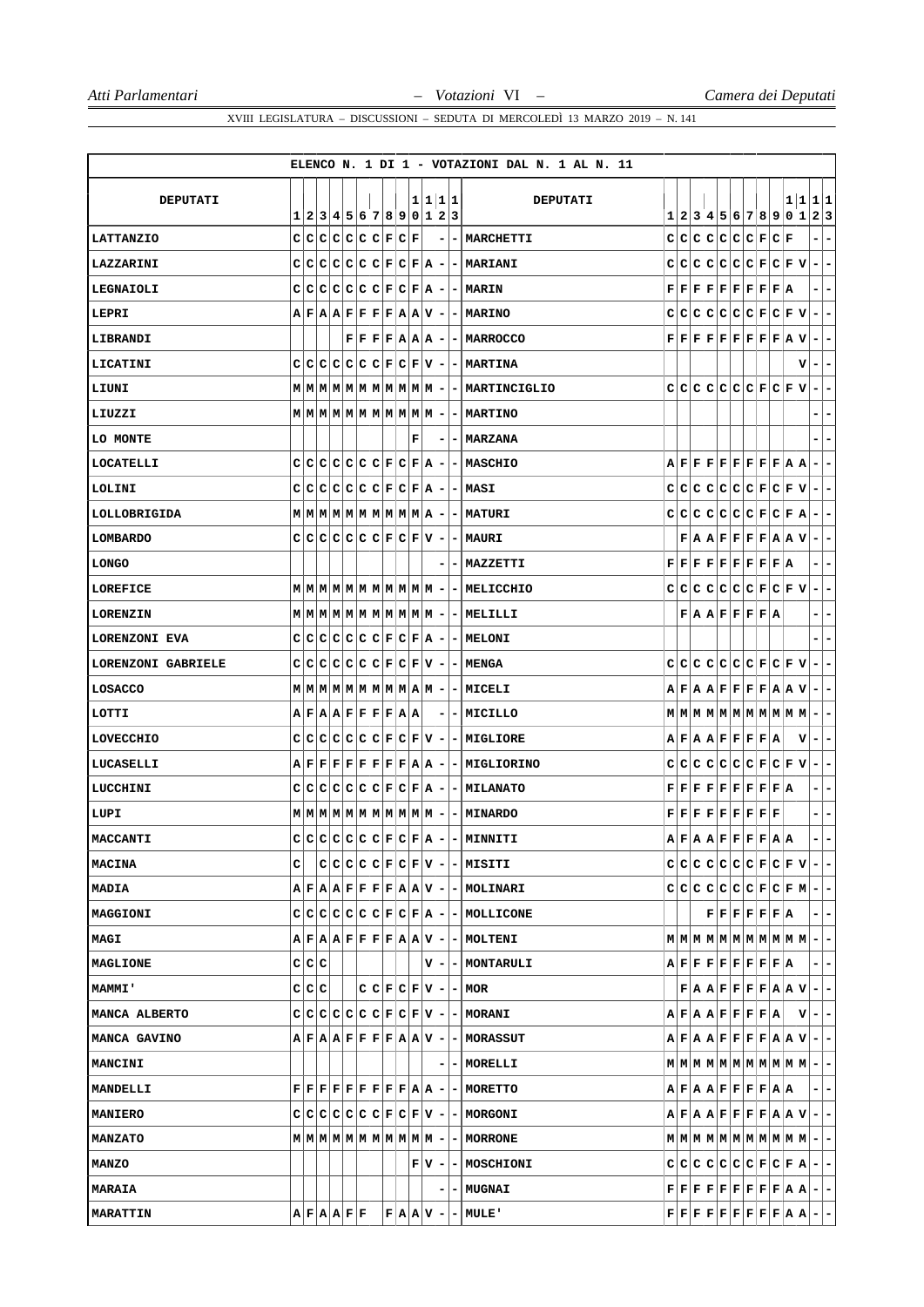| 1 1 1 1<br>DEPUTATI<br>1 1 1 1<br><b>DEPUTATI</b><br>1 2 3 4 5 6 7 8 9 0 1 2 3<br>1 2 3 4 5 6 7 8 9 0 1 2 3<br>$A \,   \, \mathbf{F} \,   \, A \,   \, \mathbf{A} \,   \, \mathbf{F} \,   \, \mathbf{F} \,   \, \mathbf{F} \,   \, \mathbf{F} \,   \, A \,   \, \mathbf{V} \,   \, -$<br>$C[C[C]C[C]C]F[C]F]A$<br>۰<br><b>MURA</b><br><b>-   PATERNOSTER</b><br>$\overline{\phantom{a}}$<br>C C C C C C F <br> C F V<br>$\overline{\phantom{a}}$<br>$\overline{\phantom{0}}$<br><b>PAXIA</b><br>MURELLI<br>A<br>۰<br>F<br>$\mathbf{F} \,   \, \mathbf{F} \,   \, \mathbf{F} \,   \, \mathbf{F} \,   \, \mathbf{F} \,   \, \mathbf{F} \,   \, \mathbf{F} \,   \, \mathbf{F} \,   \, \mathbf{F}$<br>MURONI<br>-<br>PEDRAZZINI<br>- 1<br>۰<br>-<br>$\mathbf{F} \,   \, \mathbf{F} \,   \, \mathbf{F} \,   \, \mathbf{F} \,   \, \mathbf{F} \,   \, \mathbf{F} \,   \, \mathbf{F} \,   \, \mathbf{R} \,   \, \mathbf{V} \,   \, -$<br>$\mathbf{F} \,   \, \mathbf{F} \,   \, \mathbf{F} \,   \, \mathbf{F} \,   \, \mathbf{F} \,   \, \mathbf{F} \,   \, \mathbf{F} \,   \, \mathbf{F}$<br>MUSELLA<br>F<br>А<br>PELLA<br>$\overline{\phantom{a}}$<br>۰<br>۰<br>$\mathbf{F} \,   \, \mathbf{F} \,   \, \mathbf{F} \,   \, \mathbf{F} \,   \, \mathbf{F} \,   \, \mathbf{F} \,   \, \mathbf{F} \,   \, \mathbf{F} \,   \, \mathbf{A}$<br>$A \,   \, \mathbf{F} \,   \, A \,   \, \mathbf{F} \,   \, \mathbf{F} \,   \, \mathbf{F} \,   \, \mathbf{F} \,   \, A \,   \, \mathbf{A} \,   \, \mathbf{V}$<br><b>NAPOLI</b><br>- PELLICANI<br>$\overline{\phantom{a}}$<br>۰<br><b>NAPPI</b><br>C[C[C]C[C]F[C]F[V]<br>FV<br>$\overline{\phantom{a}}$<br>-   PENNA<br>$\blacksquare$<br>۰<br>$ {\bf F}  {\bf F}  {\bf F}  {\bf F}  {\bf F}  {\bf F}  {\bf F}  {\bf A}$<br><b>NARDI</b><br>$A \,   \, \mathbf{F} \,   \, A \,   \, \mathbf{F} \,   \, \mathbf{F} \,   \, \mathbf{F} \,   \, \mathbf{F} \,   \, \mathbf{F} \,   \, A \,   \, \mathbf{A} \,   \, \mathbf{V} \,   \, -$<br>FF<br><b>PENTANGELO</b><br>۰<br>C C<br>C C C F C F V<br><b>NAVARRA</b><br>$A$ $F$ $A$ $A$ $F$ $F$ $F$ $F$ $A$ $A$<br><b>PERANTONI</b><br>$\blacksquare$<br>-<br>$\overline{\phantom{a}}$<br>۰<br>$C C C C C C F C F V $<br>E.<br>$\overline{ }$<br><b>NESCI</b><br>- PERCONTI<br>${\bf F} \,   \, {\bf F} \,   \, {\bf F} \,   \, {\bf F} \,   \, {\bf F}$<br> F F F A A <br>PEREGO DI CREMNAGO<br><b>NEVI</b><br>۰<br>-<br>$C C C C C C F C F$<br>$\mathbf{F} \,   \, \mathbf{F} \,   \, \mathbf{F} \,   \, \mathbf{F} \,   \, \mathbf{F} \,   \, \mathbf{F} \,   \, \mathbf{F} \,   \, \mathbf{F} \,   \, \mathbf{A} \,   \, \mathbf{V}$<br>NITTI<br>- PETTARIN<br>÷.<br>۰<br>-<br><b>NOBILI</b><br>-   PETTAZZI<br>$-1-$<br>$A$ $F$ $F$ $A$ $F$ $F$ $F$ $F$ $A$ $A$ $V$ $-$<br>$A \,   \, \mathbf{F} \,   \, A \,   \, \mathbf{F} \,   \, \mathbf{F} \,   \, \mathbf{F} \,   \, \mathbf{F} \,   \, \mathbf{F} \,   \, A \,   \, \mathbf{V}$<br><b>NOJA</b><br>-   PEZZOPANE<br>$\blacksquare$<br>۰ |  |  |  |  |  |  |  | ELENCO N. 1 DI 1 - VOTAZIONI DAL N. 1 AL N. 11 |  |  |  |  |  |  |
|---------------------------------------------------------------------------------------------------------------------------------------------------------------------------------------------------------------------------------------------------------------------------------------------------------------------------------------------------------------------------------------------------------------------------------------------------------------------------------------------------------------------------------------------------------------------------------------------------------------------------------------------------------------------------------------------------------------------------------------------------------------------------------------------------------------------------------------------------------------------------------------------------------------------------------------------------------------------------------------------------------------------------------------------------------------------------------------------------------------------------------------------------------------------------------------------------------------------------------------------------------------------------------------------------------------------------------------------------------------------------------------------------------------------------------------------------------------------------------------------------------------------------------------------------------------------------------------------------------------------------------------------------------------------------------------------------------------------------------------------------------------------------------------------------------------------------------------------------------------------------------------------------------------------------------------------------------------------------------------------------------------------------------------------------------------------------------------------------------------------------------------------------------------------------------------------------------------------------------------------------------------------------------------------------------------------------------------------------------------------------------------------------------------------------------------------------------------------------------------------------------------------------------------------------------------------------------------------------------------------------------------------------------------------------------------------------------------------------------------------------------------------------------------------------------------------------------------------------------------------------------------------------------------------------------------------------------------------------------|--|--|--|--|--|--|--|------------------------------------------------|--|--|--|--|--|--|
|                                                                                                                                                                                                                                                                                                                                                                                                                                                                                                                                                                                                                                                                                                                                                                                                                                                                                                                                                                                                                                                                                                                                                                                                                                                                                                                                                                                                                                                                                                                                                                                                                                                                                                                                                                                                                                                                                                                                                                                                                                                                                                                                                                                                                                                                                                                                                                                                                                                                                                                                                                                                                                                                                                                                                                                                                                                                                                                                                                                 |  |  |  |  |  |  |  |                                                |  |  |  |  |  |  |
|                                                                                                                                                                                                                                                                                                                                                                                                                                                                                                                                                                                                                                                                                                                                                                                                                                                                                                                                                                                                                                                                                                                                                                                                                                                                                                                                                                                                                                                                                                                                                                                                                                                                                                                                                                                                                                                                                                                                                                                                                                                                                                                                                                                                                                                                                                                                                                                                                                                                                                                                                                                                                                                                                                                                                                                                                                                                                                                                                                                 |  |  |  |  |  |  |  |                                                |  |  |  |  |  |  |
|                                                                                                                                                                                                                                                                                                                                                                                                                                                                                                                                                                                                                                                                                                                                                                                                                                                                                                                                                                                                                                                                                                                                                                                                                                                                                                                                                                                                                                                                                                                                                                                                                                                                                                                                                                                                                                                                                                                                                                                                                                                                                                                                                                                                                                                                                                                                                                                                                                                                                                                                                                                                                                                                                                                                                                                                                                                                                                                                                                                 |  |  |  |  |  |  |  |                                                |  |  |  |  |  |  |
|                                                                                                                                                                                                                                                                                                                                                                                                                                                                                                                                                                                                                                                                                                                                                                                                                                                                                                                                                                                                                                                                                                                                                                                                                                                                                                                                                                                                                                                                                                                                                                                                                                                                                                                                                                                                                                                                                                                                                                                                                                                                                                                                                                                                                                                                                                                                                                                                                                                                                                                                                                                                                                                                                                                                                                                                                                                                                                                                                                                 |  |  |  |  |  |  |  |                                                |  |  |  |  |  |  |
|                                                                                                                                                                                                                                                                                                                                                                                                                                                                                                                                                                                                                                                                                                                                                                                                                                                                                                                                                                                                                                                                                                                                                                                                                                                                                                                                                                                                                                                                                                                                                                                                                                                                                                                                                                                                                                                                                                                                                                                                                                                                                                                                                                                                                                                                                                                                                                                                                                                                                                                                                                                                                                                                                                                                                                                                                                                                                                                                                                                 |  |  |  |  |  |  |  |                                                |  |  |  |  |  |  |
|                                                                                                                                                                                                                                                                                                                                                                                                                                                                                                                                                                                                                                                                                                                                                                                                                                                                                                                                                                                                                                                                                                                                                                                                                                                                                                                                                                                                                                                                                                                                                                                                                                                                                                                                                                                                                                                                                                                                                                                                                                                                                                                                                                                                                                                                                                                                                                                                                                                                                                                                                                                                                                                                                                                                                                                                                                                                                                                                                                                 |  |  |  |  |  |  |  |                                                |  |  |  |  |  |  |
|                                                                                                                                                                                                                                                                                                                                                                                                                                                                                                                                                                                                                                                                                                                                                                                                                                                                                                                                                                                                                                                                                                                                                                                                                                                                                                                                                                                                                                                                                                                                                                                                                                                                                                                                                                                                                                                                                                                                                                                                                                                                                                                                                                                                                                                                                                                                                                                                                                                                                                                                                                                                                                                                                                                                                                                                                                                                                                                                                                                 |  |  |  |  |  |  |  |                                                |  |  |  |  |  |  |
|                                                                                                                                                                                                                                                                                                                                                                                                                                                                                                                                                                                                                                                                                                                                                                                                                                                                                                                                                                                                                                                                                                                                                                                                                                                                                                                                                                                                                                                                                                                                                                                                                                                                                                                                                                                                                                                                                                                                                                                                                                                                                                                                                                                                                                                                                                                                                                                                                                                                                                                                                                                                                                                                                                                                                                                                                                                                                                                                                                                 |  |  |  |  |  |  |  |                                                |  |  |  |  |  |  |
|                                                                                                                                                                                                                                                                                                                                                                                                                                                                                                                                                                                                                                                                                                                                                                                                                                                                                                                                                                                                                                                                                                                                                                                                                                                                                                                                                                                                                                                                                                                                                                                                                                                                                                                                                                                                                                                                                                                                                                                                                                                                                                                                                                                                                                                                                                                                                                                                                                                                                                                                                                                                                                                                                                                                                                                                                                                                                                                                                                                 |  |  |  |  |  |  |  |                                                |  |  |  |  |  |  |
|                                                                                                                                                                                                                                                                                                                                                                                                                                                                                                                                                                                                                                                                                                                                                                                                                                                                                                                                                                                                                                                                                                                                                                                                                                                                                                                                                                                                                                                                                                                                                                                                                                                                                                                                                                                                                                                                                                                                                                                                                                                                                                                                                                                                                                                                                                                                                                                                                                                                                                                                                                                                                                                                                                                                                                                                                                                                                                                                                                                 |  |  |  |  |  |  |  |                                                |  |  |  |  |  |  |
|                                                                                                                                                                                                                                                                                                                                                                                                                                                                                                                                                                                                                                                                                                                                                                                                                                                                                                                                                                                                                                                                                                                                                                                                                                                                                                                                                                                                                                                                                                                                                                                                                                                                                                                                                                                                                                                                                                                                                                                                                                                                                                                                                                                                                                                                                                                                                                                                                                                                                                                                                                                                                                                                                                                                                                                                                                                                                                                                                                                 |  |  |  |  |  |  |  |                                                |  |  |  |  |  |  |
|                                                                                                                                                                                                                                                                                                                                                                                                                                                                                                                                                                                                                                                                                                                                                                                                                                                                                                                                                                                                                                                                                                                                                                                                                                                                                                                                                                                                                                                                                                                                                                                                                                                                                                                                                                                                                                                                                                                                                                                                                                                                                                                                                                                                                                                                                                                                                                                                                                                                                                                                                                                                                                                                                                                                                                                                                                                                                                                                                                                 |  |  |  |  |  |  |  |                                                |  |  |  |  |  |  |
|                                                                                                                                                                                                                                                                                                                                                                                                                                                                                                                                                                                                                                                                                                                                                                                                                                                                                                                                                                                                                                                                                                                                                                                                                                                                                                                                                                                                                                                                                                                                                                                                                                                                                                                                                                                                                                                                                                                                                                                                                                                                                                                                                                                                                                                                                                                                                                                                                                                                                                                                                                                                                                                                                                                                                                                                                                                                                                                                                                                 |  |  |  |  |  |  |  |                                                |  |  |  |  |  |  |
|                                                                                                                                                                                                                                                                                                                                                                                                                                                                                                                                                                                                                                                                                                                                                                                                                                                                                                                                                                                                                                                                                                                                                                                                                                                                                                                                                                                                                                                                                                                                                                                                                                                                                                                                                                                                                                                                                                                                                                                                                                                                                                                                                                                                                                                                                                                                                                                                                                                                                                                                                                                                                                                                                                                                                                                                                                                                                                                                                                                 |  |  |  |  |  |  |  |                                                |  |  |  |  |  |  |
|                                                                                                                                                                                                                                                                                                                                                                                                                                                                                                                                                                                                                                                                                                                                                                                                                                                                                                                                                                                                                                                                                                                                                                                                                                                                                                                                                                                                                                                                                                                                                                                                                                                                                                                                                                                                                                                                                                                                                                                                                                                                                                                                                                                                                                                                                                                                                                                                                                                                                                                                                                                                                                                                                                                                                                                                                                                                                                                                                                                 |  |  |  |  |  |  |  |                                                |  |  |  |  |  |  |
| $\mathbf{F} \,   \, \mathbf{F} \,   \, \mathbf{F} \,   \, \mathbf{F} \,   \, \mathbf{F} \,   \, \mathbf{F} \,   \, \mathbf{F} \,   \, \mathbf{F} \,   \, \mathbf{A} \,   \, \mathbf{A} \,   \, -$<br>$C C C C C C F C F A$<br><b>NOVELLI</b><br>- PIASTRA<br>۰.<br>۰                                                                                                                                                                                                                                                                                                                                                                                                                                                                                                                                                                                                                                                                                                                                                                                                                                                                                                                                                                                                                                                                                                                                                                                                                                                                                                                                                                                                                                                                                                                                                                                                                                                                                                                                                                                                                                                                                                                                                                                                                                                                                                                                                                                                                                                                                                                                                                                                                                                                                                                                                                                                                                                                                                            |  |  |  |  |  |  |  |                                                |  |  |  |  |  |  |
| <b>OCCHIONERO</b><br>A A C A F F F A F<br>$\overline{\phantom{a}}$<br>- PICCHI<br>$\blacksquare$                                                                                                                                                                                                                                                                                                                                                                                                                                                                                                                                                                                                                                                                                                                                                                                                                                                                                                                                                                                                                                                                                                                                                                                                                                                                                                                                                                                                                                                                                                                                                                                                                                                                                                                                                                                                                                                                                                                                                                                                                                                                                                                                                                                                                                                                                                                                                                                                                                                                                                                                                                                                                                                                                                                                                                                                                                                                                |  |  |  |  |  |  |  |                                                |  |  |  |  |  |  |
| F<br>$ F F F F F F F A A - - PICCOLI$ NARDELLI<br>$A \,   \, \mathbf{F} \,   \, A \,   \, \mathbf{F} \,   \, \mathbf{F} \,   \, \mathbf{F} \,   \, \mathbf{F} \,   \, A \,   \, A \,   \, A$<br><b>OCCHIUTO</b><br>$\blacksquare$<br>H.                                                                                                                                                                                                                                                                                                                                                                                                                                                                                                                                                                                                                                                                                                                                                                                                                                                                                                                                                                                                                                                                                                                                                                                                                                                                                                                                                                                                                                                                                                                                                                                                                                                                                                                                                                                                                                                                                                                                                                                                                                                                                                                                                                                                                                                                                                                                                                                                                                                                                                                                                                                                                                                                                                                                         |  |  |  |  |  |  |  |                                                |  |  |  |  |  |  |
| $C C C C C C F C F V -$<br>$C C C C C C C F C F A$<br>OLGIATI<br>- PICCOLO<br>$\overline{\phantom{a}}$<br>۰                                                                                                                                                                                                                                                                                                                                                                                                                                                                                                                                                                                                                                                                                                                                                                                                                                                                                                                                                                                                                                                                                                                                                                                                                                                                                                                                                                                                                                                                                                                                                                                                                                                                                                                                                                                                                                                                                                                                                                                                                                                                                                                                                                                                                                                                                                                                                                                                                                                                                                                                                                                                                                                                                                                                                                                                                                                                     |  |  |  |  |  |  |  |                                                |  |  |  |  |  |  |
| $A \vert F \vert A \vert A \vert F \vert F \vert F \vert F \vert A \vert A \vert V \vert -$<br>$C C C C C C F C F V$<br>ORFINI<br>$\overline{\phantom{a}}$<br><b>PIGNATONE</b><br>۰                                                                                                                                                                                                                                                                                                                                                                                                                                                                                                                                                                                                                                                                                                                                                                                                                                                                                                                                                                                                                                                                                                                                                                                                                                                                                                                                                                                                                                                                                                                                                                                                                                                                                                                                                                                                                                                                                                                                                                                                                                                                                                                                                                                                                                                                                                                                                                                                                                                                                                                                                                                                                                                                                                                                                                                             |  |  |  |  |  |  |  |                                                |  |  |  |  |  |  |
| $\qquad \qquad \blacksquare$<br><b>ORLANDO</b><br>F F A<br>vl<br>$\overline{\phantom{a}}$<br><b>PINI</b><br>$\overline{\phantom{a}}$<br>۰.                                                                                                                                                                                                                                                                                                                                                                                                                                                                                                                                                                                                                                                                                                                                                                                                                                                                                                                                                                                                                                                                                                                                                                                                                                                                                                                                                                                                                                                                                                                                                                                                                                                                                                                                                                                                                                                                                                                                                                                                                                                                                                                                                                                                                                                                                                                                                                                                                                                                                                                                                                                                                                                                                                                                                                                                                                      |  |  |  |  |  |  |  |                                                |  |  |  |  |  |  |
| $C C C C C C F C F V -$<br>ORRICO<br>$\mathbf{F} \,   \, \mathbf{F} \,   \, \mathbf{F} \,   \, \mathbf{F} \,   \, \mathbf{F} \,   \, \mathbf{F} \,   \, \mathbf{F} \,   \, \mathbf{F} \,   \, \mathbf{A}$<br>PITTALIS<br>۳<br>۰                                                                                                                                                                                                                                                                                                                                                                                                                                                                                                                                                                                                                                                                                                                                                                                                                                                                                                                                                                                                                                                                                                                                                                                                                                                                                                                                                                                                                                                                                                                                                                                                                                                                                                                                                                                                                                                                                                                                                                                                                                                                                                                                                                                                                                                                                                                                                                                                                                                                                                                                                                                                                                                                                                                                                 |  |  |  |  |  |  |  |                                                |  |  |  |  |  |  |
| $A F A A F F F F A A$<br>ORSINI<br>PIZZETTI<br>-<br>۰                                                                                                                                                                                                                                                                                                                                                                                                                                                                                                                                                                                                                                                                                                                                                                                                                                                                                                                                                                                                                                                                                                                                                                                                                                                                                                                                                                                                                                                                                                                                                                                                                                                                                                                                                                                                                                                                                                                                                                                                                                                                                                                                                                                                                                                                                                                                                                                                                                                                                                                                                                                                                                                                                                                                                                                                                                                                                                                           |  |  |  |  |  |  |  |                                                |  |  |  |  |  |  |
| $A F F F F F F F F A$<br>$\mathbf{F}   \mathbf{A}   \mathbf{A}   \mathbf{F}   \mathbf{F}   \mathbf{F}   \mathbf{F}   \mathbf{A}   \mathbf{A}   \mathbf{A}$<br>$\overline{a}$<br><b>PLANGGER</b><br>$\overline{\phantom{a}}$<br><b>OSNATO</b><br>$\overline{\phantom{0}}$<br>÷.                                                                                                                                                                                                                                                                                                                                                                                                                                                                                                                                                                                                                                                                                                                                                                                                                                                                                                                                                                                                                                                                                                                                                                                                                                                                                                                                                                                                                                                                                                                                                                                                                                                                                                                                                                                                                                                                                                                                                                                                                                                                                                                                                                                                                                                                                                                                                                                                                                                                                                                                                                                                                                                                                                  |  |  |  |  |  |  |  |                                                |  |  |  |  |  |  |
| F A<br><b>PADOAN</b><br>- 1<br>  POLIDORI<br>- 1<br>$\overline{\phantom{a}}$                                                                                                                                                                                                                                                                                                                                                                                                                                                                                                                                                                                                                                                                                                                                                                                                                                                                                                                                                                                                                                                                                                                                                                                                                                                                                                                                                                                                                                                                                                                                                                                                                                                                                                                                                                                                                                                                                                                                                                                                                                                                                                                                                                                                                                                                                                                                                                                                                                                                                                                                                                                                                                                                                                                                                                                                                                                                                                    |  |  |  |  |  |  |  |                                                |  |  |  |  |  |  |
| $A \,   \, \mathbf{F} \,   \, \mathbf{A} \,   \, \mathbf{A} \,   \, \mathbf{F} \,   \, \mathbf{F} \,   \, \mathbf{F} \,   \, \mathbf{F} \,   \, \mathbf{A} \,   \, \mathbf{A} \,   \, \mathbf{V} \,   \, - \,  $<br>$A \,   \, \mathbf{F} \,   \, A \,   \, \mathbf{F} \,   \, \mathbf{F} \,   \, \mathbf{F} \,   \, \mathbf{F} \,   \, A \,   \, \mathbf{A} \,   \, \mathbf{V}$<br>PAGANI<br>- POLLASTRINI                                                                                                                                                                                                                                                                                                                                                                                                                                                                                                                                                                                                                                                                                                                                                                                                                                                                                                                                                                                                                                                                                                                                                                                                                                                                                                                                                                                                                                                                                                                                                                                                                                                                                                                                                                                                                                                                                                                                                                                                                                                                                                                                                                                                                                                                                                                                                                                                                                                                                                                                                                     |  |  |  |  |  |  |  |                                                |  |  |  |  |  |  |
| c c c c <br> c <br>$ {\tt C} {\tt F} $<br>$ \mathbf{F} \mathbf{A} $<br>$-$ - POLVERINI<br>$\mathbf{F} \,   \, \mathbf{F} \,   \, \mathbf{F} \,   \, \mathbf{F} \,   \, \mathbf{F} \,   \, \mathbf{F} \,   \, \mathbf{F} \,   \, \mathbf{F} \,   \, \mathbf{A} \,   \, \mathbf{V} \,  $<br>PAGANO ALESSANDRO<br>$-1-$                                                                                                                                                                                                                                                                                                                                                                                                                                                                                                                                                                                                                                                                                                                                                                                                                                                                                                                                                                                                                                                                                                                                                                                                                                                                                                                                                                                                                                                                                                                                                                                                                                                                                                                                                                                                                                                                                                                                                                                                                                                                                                                                                                                                                                                                                                                                                                                                                                                                                                                                                                                                                                                            |  |  |  |  |  |  |  |                                                |  |  |  |  |  |  |
| $A$ $F$ $A$ $A$ $F$ $F$ $F$ $F$ $A$ $A$ $V$ $  PORCHIETTO$<br>${\bf F}[{\bf F}[{\bf F}] {\bf F}[{\bf F}] {\bf F}[{\bf F}] {\bf F}[{\bf F}] {\bf A}$<br>$ -$<br>PAGANO UBALDO                                                                                                                                                                                                                                                                                                                                                                                                                                                                                                                                                                                                                                                                                                                                                                                                                                                                                                                                                                                                                                                                                                                                                                                                                                                                                                                                                                                                                                                                                                                                                                                                                                                                                                                                                                                                                                                                                                                                                                                                                                                                                                                                                                                                                                                                                                                                                                                                                                                                                                                                                                                                                                                                                                                                                                                                    |  |  |  |  |  |  |  |                                                |  |  |  |  |  |  |
| $A F A A F F F F A A V - -$ PORTAS<br>$- -$<br><b>PAITA</b>                                                                                                                                                                                                                                                                                                                                                                                                                                                                                                                                                                                                                                                                                                                                                                                                                                                                                                                                                                                                                                                                                                                                                                                                                                                                                                                                                                                                                                                                                                                                                                                                                                                                                                                                                                                                                                                                                                                                                                                                                                                                                                                                                                                                                                                                                                                                                                                                                                                                                                                                                                                                                                                                                                                                                                                                                                                                                                                     |  |  |  |  |  |  |  |                                                |  |  |  |  |  |  |
| $C[C[C]C[C]C[F]C[F]A]$<br>$ F V - $ - POTENTI<br>$-1-$<br><b>PALAZZOTTO</b>                                                                                                                                                                                                                                                                                                                                                                                                                                                                                                                                                                                                                                                                                                                                                                                                                                                                                                                                                                                                                                                                                                                                                                                                                                                                                                                                                                                                                                                                                                                                                                                                                                                                                                                                                                                                                                                                                                                                                                                                                                                                                                                                                                                                                                                                                                                                                                                                                                                                                                                                                                                                                                                                                                                                                                                                                                                                                                     |  |  |  |  |  |  |  |                                                |  |  |  |  |  |  |
| $C C C C C C F C F V - PRESTIGIACOMO$<br>$\mathbf{F} \,   \, \mathbf{F} \,   \, \mathbf{F} \,   \, \mathbf{F} \,   \, \mathbf{F} \,   \, \mathbf{F} \,   \, \mathbf{F} \,   \, \mathbf{F} \,   \, \mathbf{F} \,   \, \mathbf{F}$<br>$- -$<br>PALLINI                                                                                                                                                                                                                                                                                                                                                                                                                                                                                                                                                                                                                                                                                                                                                                                                                                                                                                                                                                                                                                                                                                                                                                                                                                                                                                                                                                                                                                                                                                                                                                                                                                                                                                                                                                                                                                                                                                                                                                                                                                                                                                                                                                                                                                                                                                                                                                                                                                                                                                                                                                                                                                                                                                                            |  |  |  |  |  |  |  |                                                |  |  |  |  |  |  |
| $\mathbf{F} \,   \, \mathbf{F} \,   \, \mathbf{F} \,   \, \mathbf{F} \,   \, \mathbf{F} \,   \, \mathbf{F} \,   \, \mathbf{F} \,   \, \mathbf{F} \,   \, \mathbf{A} \,   \quad$<br>$ - $ - PRESTIPINO<br>F A A <br>$- -$<br><b>PALMIERI</b>                                                                                                                                                                                                                                                                                                                                                                                                                                                                                                                                                                                                                                                                                                                                                                                                                                                                                                                                                                                                                                                                                                                                                                                                                                                                                                                                                                                                                                                                                                                                                                                                                                                                                                                                                                                                                                                                                                                                                                                                                                                                                                                                                                                                                                                                                                                                                                                                                                                                                                                                                                                                                                                                                                                                     |  |  |  |  |  |  |  |                                                |  |  |  |  |  |  |
| $C C C C C C F C F V - -$ PRETTO<br>$C C C C C C F C F A - -$<br><b>PALMISANO</b>                                                                                                                                                                                                                                                                                                                                                                                                                                                                                                                                                                                                                                                                                                                                                                                                                                                                                                                                                                                                                                                                                                                                                                                                                                                                                                                                                                                                                                                                                                                                                                                                                                                                                                                                                                                                                                                                                                                                                                                                                                                                                                                                                                                                                                                                                                                                                                                                                                                                                                                                                                                                                                                                                                                                                                                                                                                                                               |  |  |  |  |  |  |  |                                                |  |  |  |  |  |  |
| $C C C C C C F C F A - -PRLSCO$<br>$\mathbf{A} \mathbf{F} \mathbf{F} \mathbf{A} \mathbf{F} \mathbf{F} \mathbf{F} \mathbf{F} $<br> A <br>$- -$<br><b>PANIZZUT</b>                                                                                                                                                                                                                                                                                                                                                                                                                                                                                                                                                                                                                                                                                                                                                                                                                                                                                                                                                                                                                                                                                                                                                                                                                                                                                                                                                                                                                                                                                                                                                                                                                                                                                                                                                                                                                                                                                                                                                                                                                                                                                                                                                                                                                                                                                                                                                                                                                                                                                                                                                                                                                                                                                                                                                                                                                |  |  |  |  |  |  |  |                                                |  |  |  |  |  |  |
| C C C <br>$C F C F A - - PROVENZA $<br>$C C C C C C F C F V - -$<br>PAOLINI                                                                                                                                                                                                                                                                                                                                                                                                                                                                                                                                                                                                                                                                                                                                                                                                                                                                                                                                                                                                                                                                                                                                                                                                                                                                                                                                                                                                                                                                                                                                                                                                                                                                                                                                                                                                                                                                                                                                                                                                                                                                                                                                                                                                                                                                                                                                                                                                                                                                                                                                                                                                                                                                                                                                                                                                                                                                                                     |  |  |  |  |  |  |  |                                                |  |  |  |  |  |  |
| $C C C C C C F C F V - QUARTAPELLE$ PROCOPIO<br>$\mathbf{A} \mathbf{F} \mathbf{A} \mathbf{A} \mathbf{F} \mathbf{F} \mathbf{F} \mathbf{F} \mathbf{A} \mathbf{A} \mathbf{V} \mathbf{I} - \mathbf{I}$<br>PAPIRO                                                                                                                                                                                                                                                                                                                                                                                                                                                                                                                                                                                                                                                                                                                                                                                                                                                                                                                                                                                                                                                                                                                                                                                                                                                                                                                                                                                                                                                                                                                                                                                                                                                                                                                                                                                                                                                                                                                                                                                                                                                                                                                                                                                                                                                                                                                                                                                                                                                                                                                                                                                                                                                                                                                                                                    |  |  |  |  |  |  |  |                                                |  |  |  |  |  |  |
| $C C C C C C F C F A - -$<br>$C C C C C C F C F V - - RACCHELLA $<br>PARENTELA                                                                                                                                                                                                                                                                                                                                                                                                                                                                                                                                                                                                                                                                                                                                                                                                                                                                                                                                                                                                                                                                                                                                                                                                                                                                                                                                                                                                                                                                                                                                                                                                                                                                                                                                                                                                                                                                                                                                                                                                                                                                                                                                                                                                                                                                                                                                                                                                                                                                                                                                                                                                                                                                                                                                                                                                                                                                                                  |  |  |  |  |  |  |  |                                                |  |  |  |  |  |  |
| $A \,   \, \mathbf{F} \,   \, \mathbf{A} \,   \, \mathbf{A} \,   \, \mathbf{F} \,   \, \mathbf{F} \,   \, \mathbf{F} \,   \, \mathbf{F} \,   \, \mathbf{A} \,   \, \mathbf{A} \,   \, \mathbf{V} \,   \, - \,   \, - \,  $<br>с<br>$C C C C F C F V - F ACITI$<br>PARISSE                                                                                                                                                                                                                                                                                                                                                                                                                                                                                                                                                                                                                                                                                                                                                                                                                                                                                                                                                                                                                                                                                                                                                                                                                                                                                                                                                                                                                                                                                                                                                                                                                                                                                                                                                                                                                                                                                                                                                                                                                                                                                                                                                                                                                                                                                                                                                                                                                                                                                                                                                                                                                                                                                                       |  |  |  |  |  |  |  |                                                |  |  |  |  |  |  |
| $\mathbf{C} \vert \mathbf{C} \vert \mathbf{C} \vert \mathbf{C} \vert \mathbf{C} \vert \mathbf{C} \vert \mathbf{F} \vert \mathbf{C} \vert \mathbf{F} \vert$<br>$C C C C C C F C F V - -$<br>$ - $ - RADUZZI<br><b>PAROLO</b>                                                                                                                                                                                                                                                                                                                                                                                                                                                                                                                                                                                                                                                                                                                                                                                                                                                                                                                                                                                                                                                                                                                                                                                                                                                                                                                                                                                                                                                                                                                                                                                                                                                                                                                                                                                                                                                                                                                                                                                                                                                                                                                                                                                                                                                                                                                                                                                                                                                                                                                                                                                                                                                                                                                                                     |  |  |  |  |  |  |  |                                                |  |  |  |  |  |  |
| $C C C C C C F C F V - -$<br><b>PASTORINO</b>                                                                                                                                                                                                                                                                                                                                                                                                                                                                                                                                                                                                                                                                                                                                                                                                                                                                                                                                                                                                                                                                                                                                                                                                                                                                                                                                                                                                                                                                                                                                                                                                                                                                                                                                                                                                                                                                                                                                                                                                                                                                                                                                                                                                                                                                                                                                                                                                                                                                                                                                                                                                                                                                                                                                                                                                                                                                                                                                   |  |  |  |  |  |  |  |                                                |  |  |  |  |  |  |
| $C C C C C C F C F A - - RAFFAELLI $<br>$c c c c c c c F c F \mathbf{A} - - $<br><b>PATASSINI</b>                                                                                                                                                                                                                                                                                                                                                                                                                                                                                                                                                                                                                                                                                                                                                                                                                                                                                                                                                                                                                                                                                                                                                                                                                                                                                                                                                                                                                                                                                                                                                                                                                                                                                                                                                                                                                                                                                                                                                                                                                                                                                                                                                                                                                                                                                                                                                                                                                                                                                                                                                                                                                                                                                                                                                                                                                                                                               |  |  |  |  |  |  |  |                                                |  |  |  |  |  |  |
| PATELLI<br>$\mathbf{M} \mathbf{M} \mathbf{M} \mathbf{M} \mathbf{M} \mathbf{M} \mathbf{M} \mathbf{M} \mathbf{M} \mathbf{M} - -$<br>- RAMPELLI                                                                                                                                                                                                                                                                                                                                                                                                                                                                                                                                                                                                                                                                                                                                                                                                                                                                                                                                                                                                                                                                                                                                                                                                                                                                                                                                                                                                                                                                                                                                                                                                                                                                                                                                                                                                                                                                                                                                                                                                                                                                                                                                                                                                                                                                                                                                                                                                                                                                                                                                                                                                                                                                                                                                                                                                                                    |  |  |  |  |  |  |  |                                                |  |  |  |  |  |  |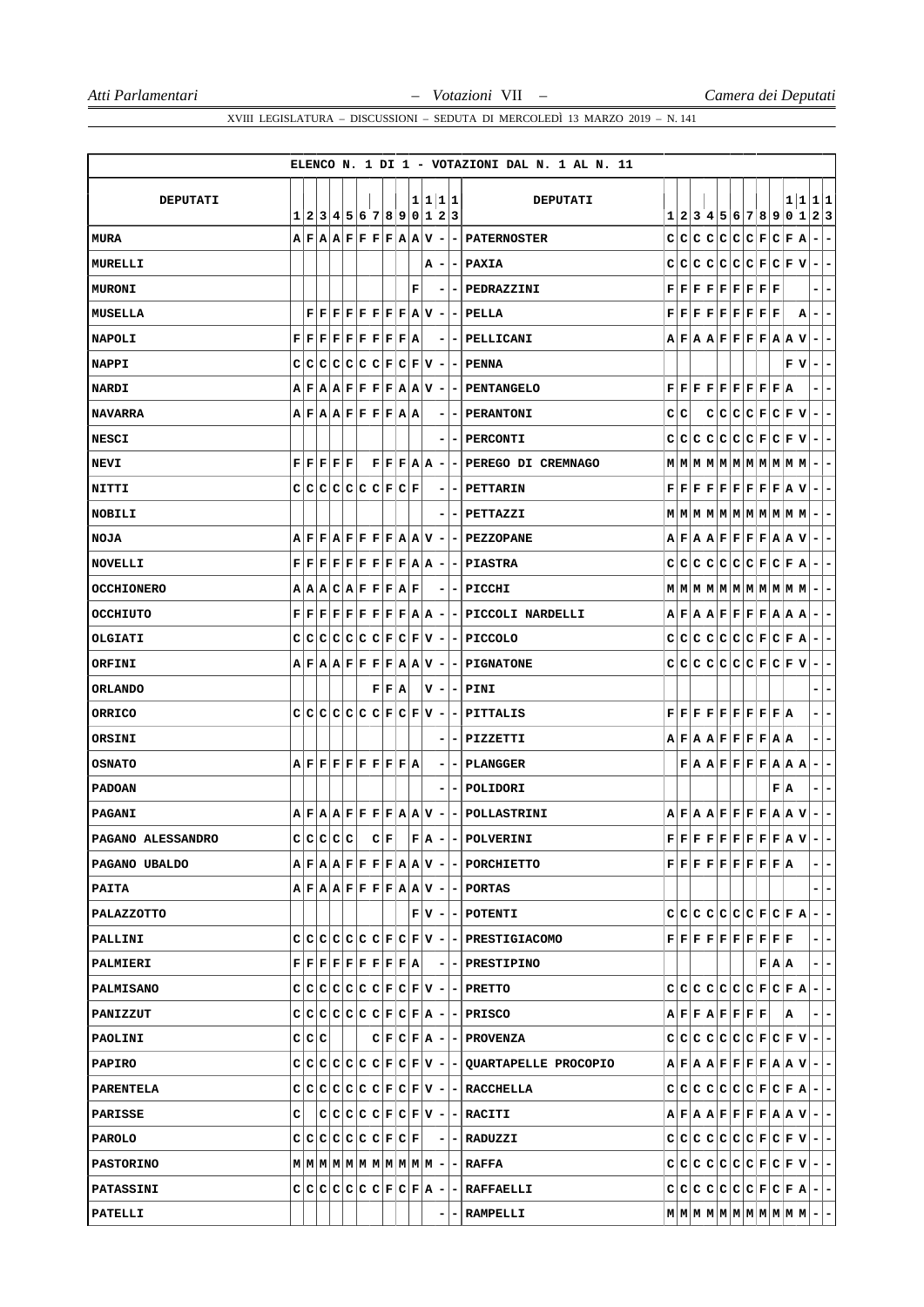|                        |   |     |                                                                                |  |                                                                                                                                                                                                   |  |     |                          |                          | ELENCO N. 1 DI 1 - VOTAZIONI DAL N. 1 AL N. 11         |     |   |  |                                                                                                                                                                                         |   |       |                                                                                                                                                                                                                  |
|------------------------|---|-----|--------------------------------------------------------------------------------|--|---------------------------------------------------------------------------------------------------------------------------------------------------------------------------------------------------|--|-----|--------------------------|--------------------------|--------------------------------------------------------|-----|---|--|-----------------------------------------------------------------------------------------------------------------------------------------------------------------------------------------|---|-------|------------------------------------------------------------------------------------------------------------------------------------------------------------------------------------------------------------------|
|                        |   |     |                                                                                |  |                                                                                                                                                                                                   |  |     |                          |                          |                                                        |     |   |  |                                                                                                                                                                                         |   |       |                                                                                                                                                                                                                  |
| <b>DEPUTATI</b>        | 1 |     |                                                                                |  | 2 3 4 5 6 7 8 9 0 1 2 3                                                                                                                                                                           |  |     |                          | 1 1 1 1                  | <b>DEPUTATI</b>                                        |     |   |  |                                                                                                                                                                                         |   |       | 1 1 1 1<br>1 2 3 4 5 6 7 8 9 0 1 2 3                                                                                                                                                                             |
| <b>RAVETTO</b>         |   |     |                                                                                |  | $\mathbf{F} \,   \, \mathbf{F} \,   \, \mathbf{F} \,   \, \mathbf{F} \,   \, \mathbf{F} \,   \, \mathbf{F} \,   \, \mathbf{F} \,   \, \mathbf{F} \,   \, \mathbf{A} \,   \, \mathbf{V} \,   \, -$ |  |     |                          |                          | - SAVINO ELVIRA                                        |     |   |  |                                                                                                                                                                                         |   |       |                                                                                                                                                                                                                  |
| RIBOLLA                |   |     |                                                                                |  | $C C C C C C C F C F A -$                                                                                                                                                                         |  |     |                          |                          | - SAVINO SANDRA                                        |     |   |  | $\mathbf{F} \,   \, \mathbf{F} \,   \, \mathbf{F} \,   \, \mathbf{F} \,   \, \mathbf{F} \,   \, \mathbf{F} \,   \, \mathbf{F} \,   \, \mathbf{F} \,   \, \mathbf{A} \,   \, \mathbf{V}$ |   |       | $\blacksquare$<br>۰                                                                                                                                                                                              |
| RICCIARDI              |   |     |                                                                                |  |                                                                                                                                                                                                   |  |     |                          |                          | $C C C C C C F C F V - SCAGLIUST$                      |     |   |  |                                                                                                                                                                                         |   |       | $C C C C C C F C F V -$                                                                                                                                                                                          |
| <b>RIPANI</b>          |   |     |                                                                                |  | $\mathbf{F} \,   \, \mathbf{F} \,   \, \mathbf{F} \,   \, \mathbf{F} \,   \, \mathbf{F} \,   \, \mathbf{F} \,   \, \mathbf{F} \,   \, \mathbf{F} \,   \, \mathbf{A}$                              |  |     | ۰                        |                          | - I SCALFAROTTO                                        |     |   |  | $A A A B F F F F A A A $                                                                                                                                                                |   |       | ۰<br>н.                                                                                                                                                                                                          |
| RIXI                   |   |     |                                                                                |  | $\mathbf{M}   \mathbf{M}   \mathbf{M}   \mathbf{M}   \mathbf{M}   \mathbf{M}   \mathbf{M}   \mathbf{M}   \mathbf{M}   \mathbf{M}   -$                                                             |  |     |                          |                          | - SCANU                                                |     |   |  | $C C C C C C F C F V $                                                                                                                                                                  |   |       | E.<br>٠                                                                                                                                                                                                          |
| RIZZETTO               |   |     |                                                                                |  | $A \,   \, \mathbf{F} \,   \, \mathbf{F} \,   \, \mathbf{F} \,   \, \mathbf{F} \,   \, \mathbf{F} \,   \, \mathbf{F} \,   \, \mathbf{F} \,   \, \mathbf{A} \,   \, \mathbf{A} \,   \, -$          |  |     |                          |                          | - SCERRA                                               |     |   |  | $C C C C C C C F C F V -$                                                                                                                                                               |   |       | $\blacksquare$                                                                                                                                                                                                   |
| RIZZO                  |   |     |                                                                                |  |                                                                                                                                                                                                   |  |     |                          |                          | - I SCHIRO '                                           |     |   |  |                                                                                                                                                                                         |   |       | ۰                                                                                                                                                                                                                |
| RIZZO NERVO            |   |     |                                                                                |  |                                                                                                                                                                                                   |  | A V | $\overline{\phantom{a}}$ |                          | <b>- SCHULLIAN</b>                                     |     |   |  | $A \,   \, \mathbf{F} \,   \, A \,   \, \mathbf{F} \,   \, \mathbf{F} \,   \, \mathbf{F} \,   \, \mathbf{F} \,   \, A \,   \, A \,   \, A$                                              |   |       | ۰                                                                                                                                                                                                                |
| <b>RIZZONE</b>         |   |     |                                                                                |  | $C C C C C C F C F V -$                                                                                                                                                                           |  |     |                          |                          | - SCOMA                                                |     |   |  |                                                                                                                                                                                         |   |       | ٠                                                                                                                                                                                                                |
| <b>ROMANIELLO</b>      |   |     |                                                                                |  | $C[C[C]C[C]E[C]F[C]F V] -$                                                                                                                                                                        |  |     |                          |                          | - SCUTELLA'                                            |     |   |  |                                                                                                                                                                                         |   |       | $C C C C C C F C F V - -$                                                                                                                                                                                        |
| ROMANO ANDREA          |   |     |                                                                                |  | $A$ $F$ $A$ $A$ $F$ $F$ $F$ $F$ $A$ $A$ $V$ $-$                                                                                                                                                   |  |     |                          |                          | - SEGNERI                                              |     |   |  | $C[C[C]C[C]C[E]E[Y]$                                                                                                                                                                    |   |       | $\sim$<br>$\overline{\phantom{a}}$                                                                                                                                                                               |
| ROMANO PAOLO NICOLO'   |   |     |                                                                                |  | C C C C C C F C F V                                                                                                                                                                               |  |     | ۰                        |                          | -ISENSI                                                |     |   |  | $A \,   \, \mathbf{F} \,   \, A \,   \, \mathbf{F} \,   \, \mathbf{F} \,   \, \mathbf{F} \,   \, \mathbf{F} \,   \, A \,   \, \mathbf{A} \,   \, \mathbf{V} \,  $                       |   |       | ÷.                                                                                                                                                                                                               |
| <b>ROSATO</b>          |   |     |                                                                                |  | $T[T T T T T T T T T T$                                                                                                                                                                           |  |     | $\overline{\phantom{a}}$ |                          | <b>- SERRACCHIANI</b>                                  |     |   |  |                                                                                                                                                                                         |   |       | $A \,   \, \mathbf{F} \,   \, A \,   \, \mathbf{F} \,   \, \mathbf{F} \,   \, \mathbf{F} \,   \, \mathbf{F} \,   \, \mathbf{F} \,   \, A \,   \, \mathbf{V} \,   - \,   - \,$                                    |
| ROSPI                  |   |     |                                                                                |  |                                                                                                                                                                                                   |  |     |                          |                          | - SERRITELLA                                           |     |   |  | $C[C[C]C[C]C[F]C[F V]-]$                                                                                                                                                                |   |       | ۰                                                                                                                                                                                                                |
| <b>ROSSELLO</b>        |   |     |                                                                                |  | $\mathbf{F} \,   \, \mathbf{F} \,   \, \mathbf{F} \,   \, \mathbf{F} \,   \, \mathbf{F} \,   \, \mathbf{F} \,   \, \mathbf{F} \,   \, \mathbf{F} \,   \, \mathbf{A} \,   \, \mathbf{A} \,   \, -$ |  |     |                          |                          | - SGARBI                                               |     |   |  |                                                                                                                                                                                         |   | A V   | $\blacksquare$<br>۰                                                                                                                                                                                              |
| ROSSI                  |   |     |                                                                                |  | $A \,   \, \mathbf{F} \,   \, A \,   \, \mathbf{A} \,   \, \mathbf{F} \,   \, \mathbf{F} \,   \, \mathbf{F} \,   \, \mathbf{F} \,   \, A \,   \, \mathbf{A} \,   \, \mathbf{V} \,   \, -$         |  |     |                          |                          | - SIANI                                                |     |   |  | A F F F F A                                                                                                                                                                             |   | v     | $\blacksquare$<br>E.                                                                                                                                                                                             |
| ROSSINI EMANUELA       |   |     |                                                                                |  |                                                                                                                                                                                                   |  |     |                          |                          | - SIBILIA CARLO                                        |     |   |  | $M$   $M$   $M$   $M$   $M$   $M$   $M$   $M$   $M$   $M$                                                                                                                               |   |       | ۰<br>$\overline{\phantom{a}}$                                                                                                                                                                                    |
| <b>ROSSINI ROBERTO</b> |   |     |                                                                                |  | $C C C C C C C F C F V -$                                                                                                                                                                         |  |     |                          |                          | - SIBILIA COSIMO                                       |     |   |  | $\mathbf{F} \,   \, \mathbf{F} \,   \, \mathbf{F} \,   \, \mathbf{F} \,   \, \mathbf{F} \,   \, \mathbf{F} \,   \, \mathbf{F} \,   \, \mathbf{F} \,   \, \mathbf{A}$                    |   |       | ۰                                                                                                                                                                                                                |
| ROSSO                  |   |     |                                                                                |  | $\mathbf{F} \,   \, \mathbf{F} \,   \, \mathbf{F} \,   \, \mathbf{F} \,   \, \mathbf{F} \,   \, \mathbf{F} \,   \, \mathbf{F} \,   \, \mathbf{F} \,   \, \mathbf{A}$                              |  |     |                          |                          | -ISILLI                                                |     |   |  | $\mathbf{F} \,   \, \mathbf{F} \,   \, \mathbf{F} \,   \, \mathbf{F} \,   \, \mathbf{F} \,   \, \mathbf{F} \,   \, \mathbf{F} \,   \, \mathbf{F} \,   \, \mathbf{A}$                    |   |       | $\overline{\phantom{a}}$                                                                                                                                                                                         |
| <b>ROSTAN</b>          |   |     |                                                                                |  | A A B C A F F F A F V                                                                                                                                                                             |  |     | ٠                        |                          | - SILVESTRI FRANCESCO                                  | C I | с |  | $ {\mathbf C} {\mathbf C} {\mathbf C} {\mathbf C}$                                                                                                                                      |   | C F V | -<br>۰.                                                                                                                                                                                                          |
| ROTELLI                |   |     |                                                                                |  | $A \,   \, {\bf F} \,   \, {\bf F} \,   \, {\bf F} \,   \, {\bf F} \,   \, {\bf F} \,   \, {\bf F} \,   \, {\bf F} \,   \, {\bf A} \,   \, {\bf A}$                                               |  |     | ۰                        |                          | - SILVESTRI RACHELE                                    |     |   |  | $C C C C C C F C F V$                                                                                                                                                                   |   |       | $\blacksquare$<br>۰                                                                                                                                                                                              |
| ROTONDI                |   |     |                                                                                |  | $\mathbf{F} \,   \, \mathbf{F} \,   \, \mathbf{F} \,   \, \mathbf{F} \,   \, \mathbf{F} \,   \, \mathbf{F} \,   \, \mathbf{F} \,   \, \mathbf{F} \,   \, \mathbf{A}$                              |  |     |                          |                          | <b>- SILVESTRONI</b>                                   |     |   |  | $\mathbf{F} \,   \, \mathbf{F} \,   \, \mathbf{F} \,   \, \mathbf{F} \,   \, \mathbf{F} \,   \, \mathbf{F} \,   \, \mathbf{F} \,   \, \mathbf{R}$                                       |   |       | ۰<br>Ξ.                                                                                                                                                                                                          |
| ROTTA                  |   |     |                                                                                |  | F F F F A A                                                                                                                                                                                       |  |     | -                        | $\overline{\phantom{a}}$ | <b>SIRACUSANO</b>                                      |     |   |  | ${\bf F}[{\bf F}[{\bf F}[{\bf F}] {\bf F}] {\bf F}[{\bf F}]$                                                                                                                            | F | А     | ۰<br>۰.                                                                                                                                                                                                          |
| <b>RUFFINO</b>         |   |     |                                                                                |  | $\mathbf{F} \,   \, \mathbf{F} \,   \, \mathbf{F} \,   \, \mathbf{F} \,   \, \mathbf{F} \,   \, \mathbf{F} \,   \, \mathbf{F} \,   \, \mathbf{F} \,   \, \mathbf{A}$                              |  |     | -                        |                          | - SIRAGUSA                                             |     |   |  | $C C C C C C C F C F V $                                                                                                                                                                |   |       | ÷.<br>٠                                                                                                                                                                                                          |
| RUGGIERI               |   |     | ${\bf F} \,   \, {\bf F} \,   \, {\bf F} \,   \, {\bf F} \,   \, {\bf F} \,  $ |  | F F F A                                                                                                                                                                                           |  |     |                          | - 1                      | SISTO                                                  |     |   |  |                                                                                                                                                                                         |   |       |                                                                                                                                                                                                                  |
| <b>RUGGIERO</b>        |   |     |                                                                                |  |                                                                                                                                                                                                   |  |     |                          |                          | - SODANO                                               |     |   |  |                                                                                                                                                                                         |   |       | $C[C[C]C[C]E[C]F[C]F[V]-]-$                                                                                                                                                                                      |
| <b>RUOCCO</b>          |   |     |                                                                                |  | $C C C C C C C F C $                                                                                                                                                                              |  |     |                          |                          |                                                        |     |   |  | $\mathbf{F} \,   \, \mathbf{F} \,   \, \mathbf{F} \,   \, \mathbf{F} \,   \, \mathbf{F} \,   \, \mathbf{F} \,   \, \mathbf{F} \,   \, \mathbf{F} \,   \, \mathbf{F}$                    |   |       | -1-                                                                                                                                                                                                              |
| RUSSO GIOVANNI         |   | c∣c |                                                                                |  |                                                                                                                                                                                                   |  |     |                          |                          | $C C C F C F V $ - $\vert$ - SOVERINI                  |     |   |  | ${\bf A}   {\bf F}   {\bf A}   {\bf A}   {\bf F}   {\bf F}   {\bf F}   {\bf F}   {\bf A}   {\bf F}  $                                                                                   |   |       | $ -$                                                                                                                                                                                                             |
| RUSSO PAOLO            |   |     |                                                                                |  | $\mathbf{F} \,   \, \mathbf{F} \,   \, \mathbf{F} \,   \, \mathbf{F} \,   \, \mathbf{F} \,   \, \mathbf{F} \,   \, \mathbf{F} \,   \, \mathbf{F} \,   \, \mathbf{A} \,  $                         |  |     |                          |                          | - - SOZZANI                                            |     |   |  | $\mathbf{F} \,   \, \mathbf{F} \,   \, \mathbf{F} \,   \, \mathbf{F} \,   \, \mathbf{F} \,   \, \mathbf{F} \,   \, \mathbf{F} \,   \, \mathbf{F} \,   \, \mathbf{A} \,   \,$            |   |       | $ -$                                                                                                                                                                                                             |
| SACCANI JOTTI          |   |     |                                                                                |  |                                                                                                                                                                                                   |  |     |                          |                          | - SPADAFORA                                            |     |   |  |                                                                                                                                                                                         |   |       |                                                                                                                                                                                                                  |
| <b>SAITTA</b>          |   |     |                                                                                |  |                                                                                                                                                                                                   |  |     |                          |                          | $C C C C C C F C F V -$ SPADONI                        |     |   |  |                                                                                                                                                                                         |   |       |                                                                                                                                                                                                                  |
| SALAFIA                |   |     |                                                                                |  |                                                                                                                                                                                                   |  |     |                          |                          | $C C C C C C F C F V - SPENA$                          |     |   |  |                                                                                                                                                                                         |   |       | $\mathbf{F} \,   \, \mathbf{F} \,   \, \mathbf{F} \,   \, \mathbf{F} \,   \, \mathbf{F} \,   \, \mathbf{F} \,   \, \mathbf{F} \,   \, \mathbf{F} \,   \, \mathbf{A} \,   \, \mathbf{V} \,   \, - \,   \, - \,  $ |
| <b>SALTAMARTINI</b>    |   |     |                                                                                |  |                                                                                                                                                                                                   |  |     |                          |                          |                                                        |     |   |  |                                                                                                                                                                                         |   |       | ${\bf A} {\bf A} {\bf A} {\bf C} {\bf A} {\bf F} {\bf F} {\bf F} {\bf A} {\bf F} {\bf V} - - $                                                                                                                   |
| <b>SANGREGORIO</b>     |   |     |                                                                                |  |                                                                                                                                                                                                   |  |     |                          |                          | $A$ $F$ $F$ $F$ $F$ $F$ $F$ $F$ $A$ $A$ $ -$ SPESSOTTO |     |   |  |                                                                                                                                                                                         |   |       | $\mathbf{M} \left  \mathbf{M} \right  \mathbf{M} \left  \mathbf{M} \right  \mathbf{M} \left  \mathbf{M} \right  \mathbf{M} \left  \mathbf{M} \right  \mathbf{M} \left  \mathbf{M} \right  - \left  - \right $    |
| <b>SANTELLI</b>        |   |     |                                                                                |  |                                                                                                                                                                                                   |  |     |                          |                          | - - SPORTIELLO                                         |     |   |  |                                                                                                                                                                                         |   |       | $C C C C C C F C F V - -1$                                                                                                                                                                                       |
| <b>SAPIA</b>           |   |     |                                                                                |  |                                                                                                                                                                                                   |  |     |                          |                          | $C C C C C C F C F V - -$ SQUERI                       |     |   |  |                                                                                                                                                                                         |   |       | $\mathbf{F} \,   \, \mathbf{F} \,   \, \mathbf{F} \,   \, \mathbf{F} \,   \, \mathbf{F} \,   \, \mathbf{F} \,   \, \mathbf{F} \,   \, \mathbf{F} \,   \, \mathbf{A} \,   \, \mathbf{A} \,   \, - \,   \, - \,  $ |
| <b>SARLI</b>           |   |     |                                                                                |  |                                                                                                                                                                                                   |  |     |                          |                          | $C C C C C C F C F V -$ STEFANI                        |     |   |  |                                                                                                                                                                                         |   |       | $C C C C C C F C F A - -$                                                                                                                                                                                        |
| <b>SARRO</b>           |   |     |                                                                                |  |                                                                                                                                                                                                   |  |     |                          |                          | - STUMPO                                               |     |   |  | $A  A B C A F F F A F $                                                                                                                                                                 |   |       | $- -$                                                                                                                                                                                                            |
| <b>SARTI</b>           |   |     |                                                                                |  |                                                                                                                                                                                                   |  |     |                          |                          | - SURIANO                                              |     |   |  |                                                                                                                                                                                         |   |       | $C C C C C C F C F V - - $                                                                                                                                                                                       |
| SASSO                  |   |     |                                                                                |  | $C C C C C C F C F A -$                                                                                                                                                                           |  |     |                          |                          | - SUT                                                  |     |   |  |                                                                                                                                                                                         |   |       | $C C C C C C F C F V - -$                                                                                                                                                                                        |